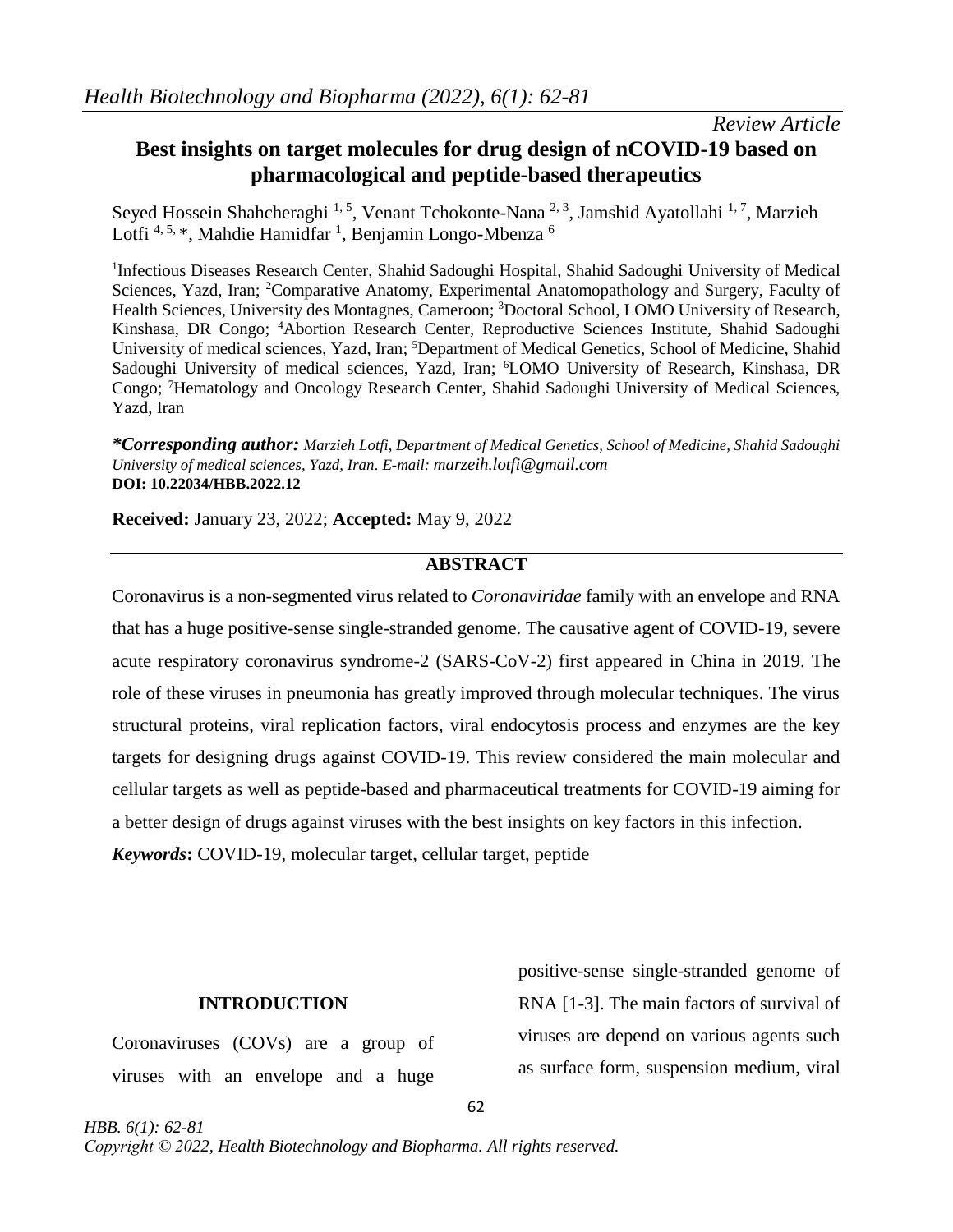load, temperature, moisture [\[4-6\]](#page-12-1). The SARS CoV-2 is a causative agent of COV disease 2019 (COVID-19) which, on 11 March 2020 the World Health Organization (WHO) confirmed it as a global pandemic [\[7](#page-12-2)[,8\]](#page-12-3). While being similar to SARS-CoV, transmissions and diagnosis of COVID-19 are very different [\[9](#page-12-4)[,10\]](#page-13-0). The source of the virus is unidentified, but the Huainan seafood wholesale market where individuals could buy the bats was recently linked to diagnosed cases [\[7,](#page-12-2)[11\]](#page-13-1).

Negligible respiratory infections in humans are often caused by COVs, the common cold infection being one of them. However, some latest CoVs, including Middle East respiratory syndrome (MERS-CoV) and SARS-CoV, can make very serious infections [\[12,](#page-13-2)[13\]](#page-13-3).

The COVID-19 genome encodes a nonstructural and great polyprotein with 30 kb size that is cut to produce 15/16 proteins, 5 attachable proteins and 4 structural proteins. The Envelope (E), the Membrane (M), the proteins of the Spike (S) surface and the Nucleocapsid (N) are necessary for gathering viruses and infection [\[14](#page-13-4)[,15\]](#page-13-5). The S glycoprotein is a main factor because of its attachment to host cells and the host cell proteases can cleave it into a membrane-bound C-terminal S2 and an Nterminal S1 subunit [\[16](#page-13-6)[,17\]](#page-13-7). Totally, the

### *Lotfi et al. Drug design of nCOVID-19*

virus structural proteins, viral replication factors, viral endocytosis process and enzymes are the key targets for designing drug against COVID-19 [\[18](#page-13-8)[,19\]](#page-13-9).

The Food and Drug Administration (FDA) has, so far, not approved any new or successful therapies for human coronavirus SARS-CoV-2 [\[20,](#page-13-10)[21\]](#page-13-11). This review investigated the main molecular and cellular targets as well as the pharmaceutical and peptide-based therapies of COVID-19 for a better design of drug against this virus.

### *Methodology*

To achieve the aims of this review, the databases of Scopus, Pub Med, Google Scholar, Medline, Open Access Journals, LISTA (EBSCO) and Web of Science were exploited using the following keywords: COVID-19, molecular and cellular targets, pharmaceutical treatment, peptide-based treatment based on the most recent articles.

### *Molecular therapeutics*

The virus proteins are molecular targets for drugs. The N protein of SARS-CoV phosphorylated by Glycogen Synthase Kinase 3 (GSK3) inhibitors and GSK3 can suppress the replication of virus in SARS-CoV-infected Vero E6 cells [\[22\]](#page-14-0). Molecular targeted therapy can be also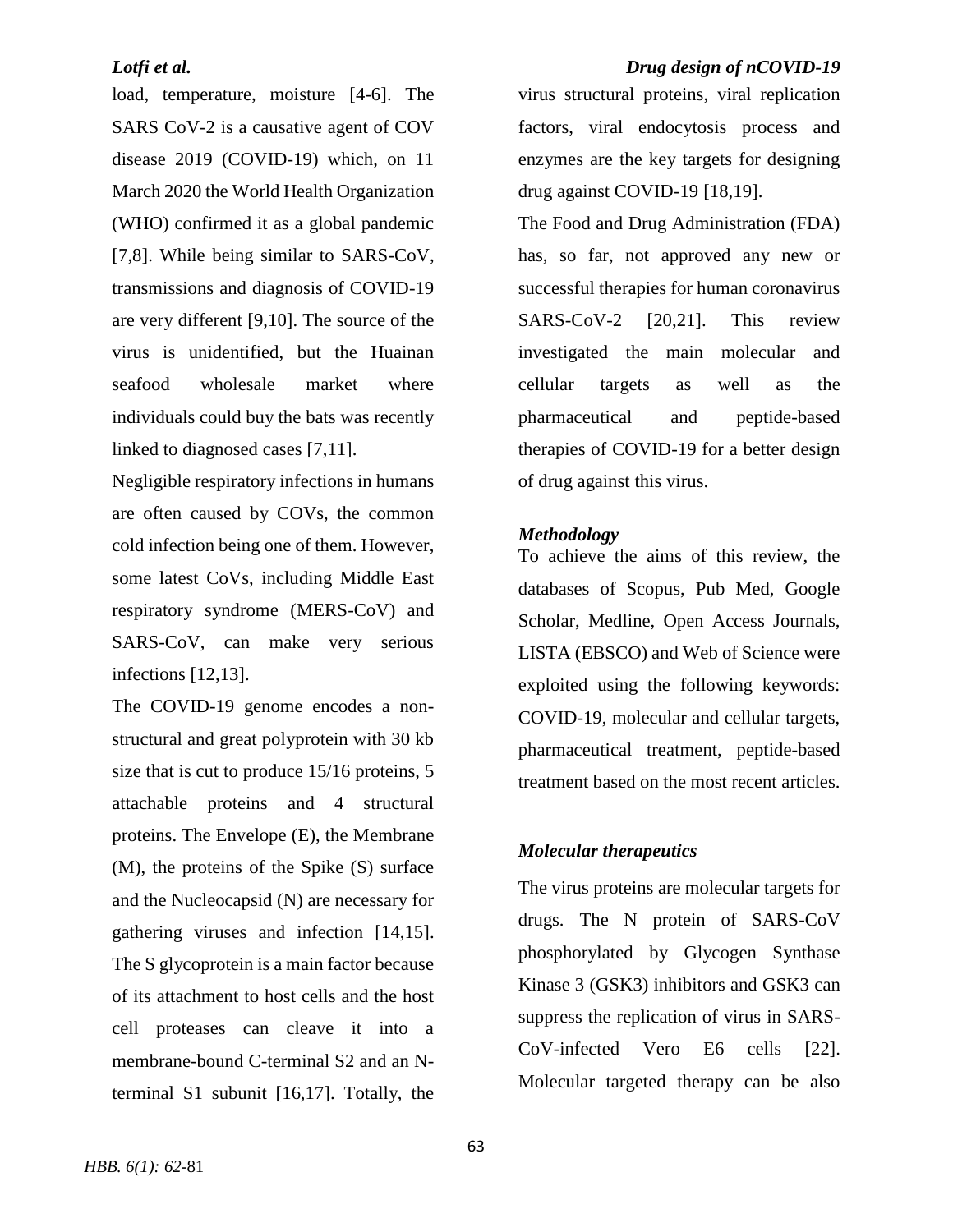advanced to identify the S peptide for SARS and Angiotensin-Converting Enzyme 2 (ACE2) receptor. Nevertheless, the genomic mutations and the impact of antibody-dependent improvement may influence on the effectiveness of previous vaccines or prompt an ineffective immune reaction [\[23-25\]](#page-14-1).

The Cas13a/C2c2 effector of Clustered Regularly Interspaced Short Palindromic Repeats (CRISPR) related to aiming RNA has been shown to play an unplanned influence of uninhibited RNA-nuclease action together restricted target identification of RNA genes [\[26\]](#page-14-2).

Targeting of S genes can be carried out by a accurately planned isothermic amplification primers and dynamic CRISPR guide RNAs (gRNA) [\[27\]](#page-14-3). The effectiveness of using oligonucleotides has been analyzed to target the RNA genome of the SARS-CoV-2, namely, Antisense Oligonucleotides (ASOs) or small interfering RNAs (siRNAs), as good treatment strategies [\[28\]](#page-14-4).

When comparing SARS-Cov-2 genome sequences with SARS sequence, the enzymes catalytic domains like RNAdependent RNA polymerase (RdRp) are strongly conserved in the COVs [\[29\]](#page-14-5). Therefore, the enzyme types and S protein could be drug favorable targets for therapeutic ideas for COVID-19 to emerge [\[30](#page-14-6)[,31\]](#page-14-7).

The development of effective broadspectrum replication inhibitors for viruses is relevant. The other targets for viral replication of COVs are the vital proteases of virus. Such enzymes play important roles in polyprotein synthesis and the replication of viruses. The correlation of the unliganded M (pro) structures of SARS-CoV-2 with an alpha-ketoamide inhibitor is a new discovery [\[32\]](#page-14-8).

A recent identification of a sequence of acetamides of N-(tert-butyl)-2-(Narylamido)-2-(pyridin-3-yl) known as potential inhibitors that target SARS-CoV 3CL protease [\[33,](#page-14-9)[34\]](#page-15-0). New inibitors of SARS-Cov 3CL protease have been designed, advanced and synthesized as mixtures containing electrophilic arylketone moiety [\[35\]](#page-15-1).

It has been revealed that a protein as titled S-phase kinase-associated protein 2 (SKP2) is essential for poly-ubiquitination, which results in the degradation of its proteasome. Consequently, repression of SKP2 reduces replication of coronavirus while facilitating autophagy [\[36\]](#page-15-2).

For entrance of SARS-CoV-2 to the cells, cellular proteases need to cleave the S protein at 2 places, the S protein priming, so cell and membrane of virus will be fused.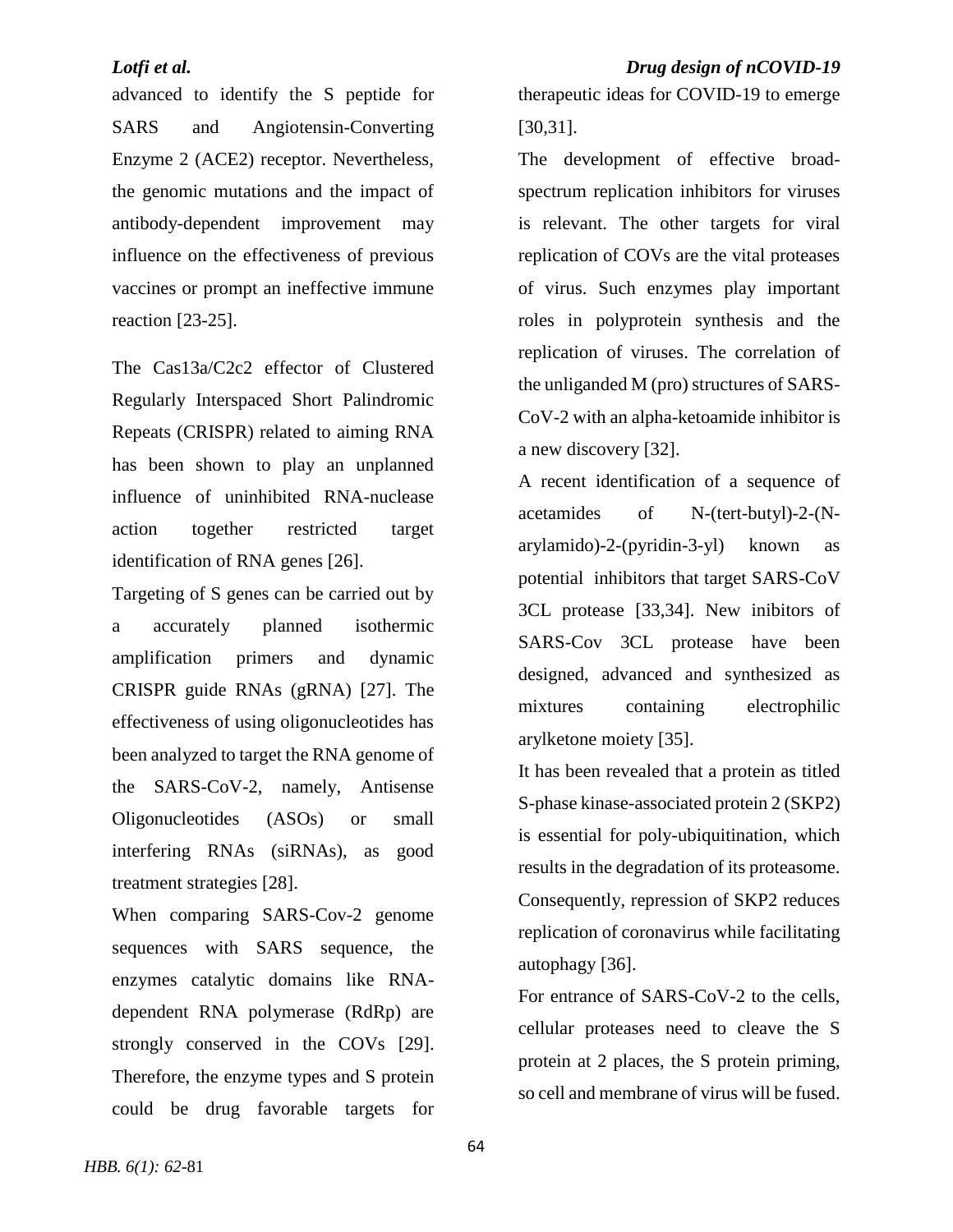Equally via S protein, SARS-CoV-2 uses a serine protease namely Transmembrane Protease Serine 2 (TMPRSS2) for entrance to the lung cells. The camostat mesylate inhibits the SARS-CoV-2 virus entry in the cells as TMPRSS2 inhibitor [\[37](#page-15-3)[,38\]](#page-15-4).

ACE2 has been revealed to be down regulated in the presence of virus. The efficacy of recombinant ACE2 in the treatment of severe respiratory distress syndrome acute lung infections has been proven [\[39\]](#page-15-5). Resolvable forms of ACE2 are helpful for COVID-19 patients as shown in recent studies because of its competitive SARS-CoV S protein binders, inhibiting binding to the host cell ACE2 [\[40](#page-15-6)[,41\]](#page-15-7). In human tongue, TMPRSS2 and ACE2 have high expression on keratinocytes. Thus, the virus can reach the alveoli by replicating in the epithelial cells of the tongue. If it does, families can get infected via distributing chopsticks or other methods. In addition, androgens regulate TMPRSS2's expression, which could be the reason why men are further vulnerable to the infection [\[42](#page-15-8)[,43\]](#page-15-9).

Altogether, the molecular mechanisms by which coronavirus invade the host cells will offer new visions into the expansion of COVID-19 therapeutic outlooks by aiming key factors like viral ACE2 factor and S protein [\[20](#page-13-10)[,44\]](#page-15-10).

# *Lotfi et al. Drug design of nCOVID-19*

DAMPs are several endogenous molecules which may be secreted or released by cytokines or stimuli of death [\[45\]](#page-15-11). They are many cytosolic or nuclear proteins including histones, mitochondrial transcriptions factor A (TFAM), HMGB1, family of heat shock protein, and the S100 family proteins. HMGB1 is a typical DAMP and is considered as the second plentiful nuclear protein among DAMPs. This protein is a structural factor which binds chromatin to preserve the integrity of the genome. However, inflammation and immune dysfunction are mediated by HMGB1 in response to oxidative injury, malnutrition, pathogens and hypoxia [\[46-](#page-16-0) [48\]](#page-16-0). Thus, HMGB1 progressively becomes a desirable goal for different pathological conditions and diseases, particularly in severe diseases and septic shock [\[49\]](#page-16-1). Therefore, HMGB1 can performance comparable pathogenic roles in the COVID-19 infection through the mediation of immune dysfunctions and inflammation since it is considered a potential target for SARS [\[50\]](#page-16-2).

Nitric Oxide (NO) is a crucial endogenous factor involved in many pathological and physiological procedures including relaxation of the smooth muscle, antimicrobial effects and important immune responses [\[51\]](#page-16-3). NO is widely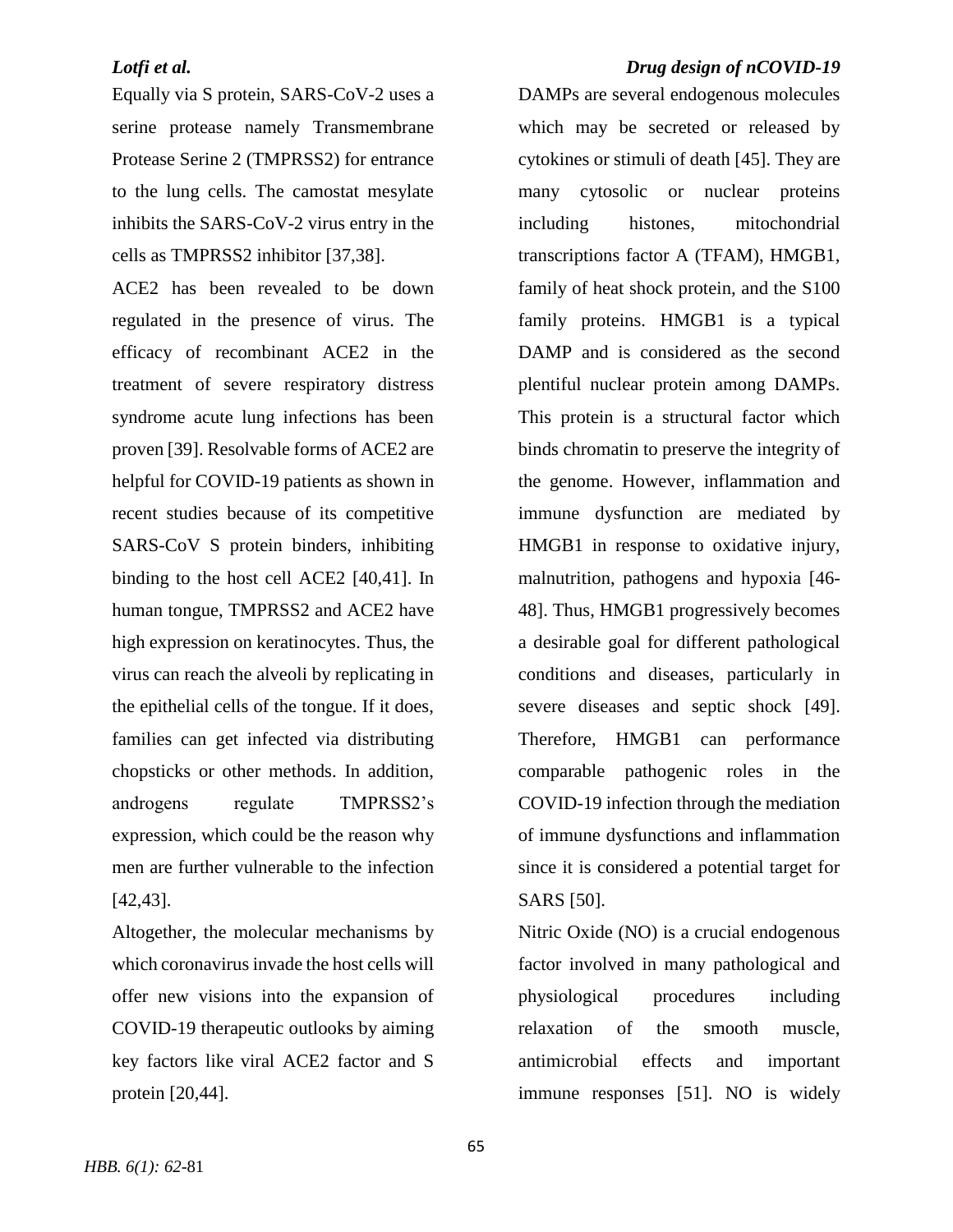applied to treat respiratory distress and hypertension with a worthy safety outline because of its good effective on selective pulmonary vasodilation [\[52\]](#page-16-4). Given the high rate of pulmonary complications in patients infected with COVID-19, NO therapy may be a successful candidate for the treatment of serious COVID-19 cases by lung damage alleviation [\[51\]](#page-16-3). Similarly, the main factors of signaling pathways such as mammalian Target of Rapamycin (mTOR) and serine-threonine kinase (AKT) as molecular targets may also be used to treat COVID-19 infection with novel anti-proliferative drugs [\[53\]](#page-16-5).

### *Cellular therapeutics*

Other means for controlling COVID-19 infection are the cellular targets such as endocytosis process. Adaptor associated kinase 1 (AAK1) as a regulator factor of endocytosis may be a key candidate in targeted therapy of COVID-19 [\[54\]](#page-16-6).

NK cells are essential immune cells that are required to defend against microbial infections, malignant or stressed cells. NK cells may wield antiviral activity in the mediation of Antibody-Dependent Cellular Cytotoxicity (ADCC) against SARS-CoV, HIV, cytomegalovirus and Herpes Simplex type 1 (HSV-1). The application of NK cell therapy to improve immunity is a plausible approach for the identification and

# *Lotfi et al. Drug design of nCOVID-19*

prevention of pneumonia of COVID-19 [\[16\]](#page-13-6). However, in cell therapy, the induction of the regeneration of damaged cells through the use of Mesenchymal Stromal Cells (MSCs) derived from allogeneic donors is therefore an efficient method for reducing inflammation in COVID patients [\[55\]](#page-16-7).

It is documented that stem cells hematopoietic transplantation may make possible isolation and short-term development of driven T cells related to antivirus for treating cytomegalovirus infection. Therefore, it is believed that anti-SARS-CoV-2-specific T cells could be developed as possible adjunct therapy for patients diagnosed with COVID-19 [\[56\]](#page-16-8). Stimulation of CD4+ T cells are quickly carried out to create Granulocyte-Macrophage Colony-Stimulating Factor (GM-CSF) and other cytokines associated with inflammation specially IL-6 after COVID infection. The immunity produced by SARS-CoV-2 will decrease via blocking and inhibiting IL-6 receptors or GM-CSF [\[57\]](#page-16-9).

The capability to create Neutrophil Extracellular Traps (NETs) is nonetheless a slight known influential role of neutrophils which contribute to organs injury and death in COVID-19. Neutrophils infiltration in lungs of COVID-19 patients has been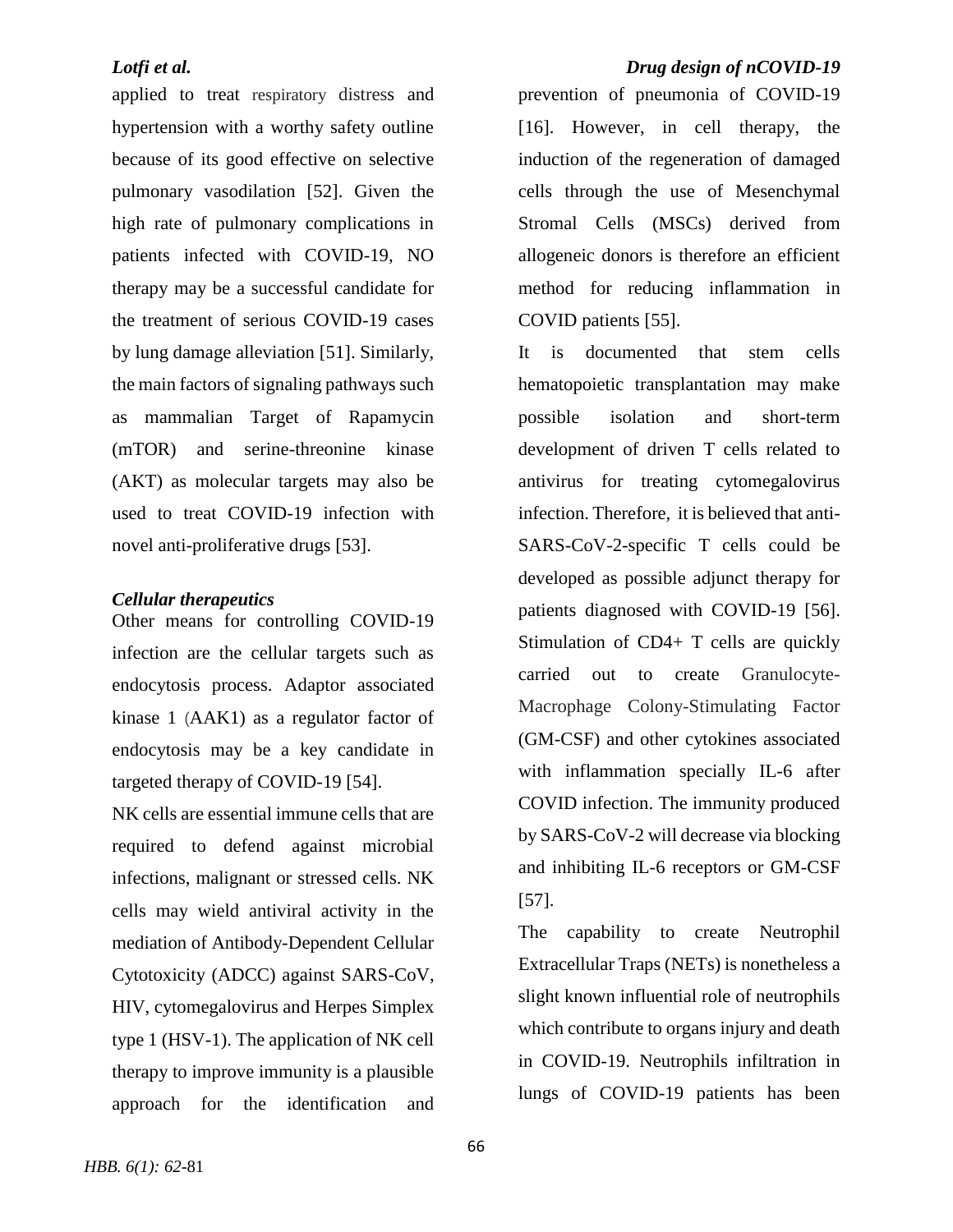proved. Furthermore, prior reports have linked abnormal NET creation to secretions, pulmonary infections, thrombosis in the airways, and cytokines creation. If assumptions are right, direct and/or indirect targeting of NETs with existing drugs will minimize the clinical severity of COVID-19 [\[58\]](#page-16-10).

Lipids are core elements of cells that play a range of physiological role spanning from a functional building block to a signaling molecule and a primary power source. The lipids play a key role in viral infection including viral replication, viral membrane fusion into the host cell, endocytosis and exocytosis. Because lipids play an key role in the life cycle of virus, thus drugs that target lipids metabolism especially statins will be valuable drugs against SARS-CoV-2 infection [\[4\]](#page-12-1).

### *Peptide-based Therapeutics*

Presently, reports indicate that Fc-fusion proteins of cytokine receptors can apply as an antibody-like stimulus to reduce the extremely high rates of cytokine as a treatment approach of COVID-19 infected patients [\[59\]](#page-17-0).

The viral and cell membrane fusion is related to SARS-CoV-2 proteins including Heptad Repeat 2 (HR2) and Heptad repeat 1 (HR1). Fusion-inhibitory activity of HR2-derived peptides (HR2P) and EK1

### *Lotfi et al. Drug design of nCOVID-19*

protein (a modified OC43-HR2P peptide) have been reported to be good strategy against SARS-CoV-2 and would operate as virus fusion and cell entry inhibitors for the treatment of COVID-19 infection [\[60\]](#page-17-1). Lately, IPB02 – an HR2 sequence-based fusion inhibitory agent, has been produced which revealed high activity in the inhibition of COVID-19. A dual proteinbased cell fusion investigation with an IC50 of 0.025μM identified the inhibitory effect of IPB02 on the cell fusion, a virus S protein-mediated cell act. A group of lipopeptides around IPB02 were formed by sequence truncation or extension. IPB02 structural activity studies have demonstrated the key roles of the N-and Cterminal amino acid motifs for their attachment and antiviral ability. Also, Circular dichroism spectroscopy has been applied as a valuable method to define the structure of cholesterol conjugated peptides. The results have indicated that the cholesterylated peptides show improved α-helical permanence [\[61\]](#page-17-2).

### *Therapeutics as Immunotherapy*

The Food and Drug Administration (FDA) has permitted application of blood plasma of individuals whose COVID-19 disease has been cured with a high antibody titer and can be popular donors to Convalescent Plasma (CP). CP is a standard adaptive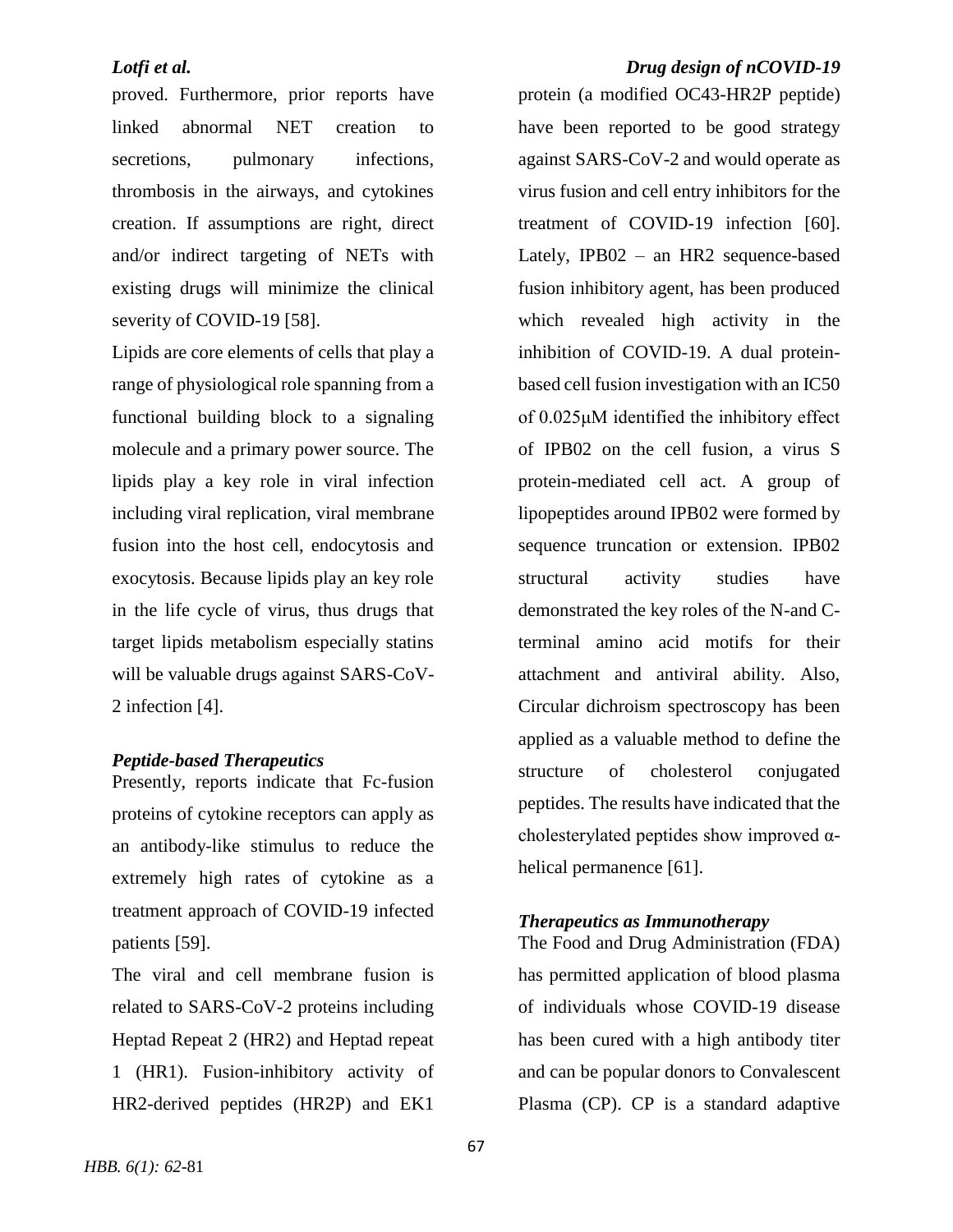immunotherapy, used for prevention and treatment in several infectious diseases. This treatment by plasma might be more effective if COVID-19 patients are administered in early stages of the disease to remove the virus before it makes severe injury to the human lung [\[12](#page-13-2)[,62\]](#page-17-3).

The recovery of the COVID-19 patients can depend on developed monoclonal antibodies [\[63\]](#page-17-4).

It has been reported that an antibody named CR3022 inhibits a highly conserved nucleotide sequence that enables SARS-CoV-2 to connect as cross-reactive. The Receptor-Binding Domain (RBD) with COVID-19 S protein CR3022 complex disclosed the characteristics of CR3022 building. The investigations have shown that CR3022 itself can target the binding epitope once the "up" orientation is the consequence of conformational differences with two RBDs on the COVID-19 S protein. This offers a mechanism and an idea for binding the antibody to the SARS-CoV-2 S protein [\[64\]](#page-17-5).

Two monoclonal antibodies including sarilumab and Tocilizumab (TCZ) are the valued antibodies with extraordinary attraction for IL-6 cytokine receptors and have been used for treating rheumatoid arthritis [\[65\]](#page-17-6). Although in 2010, tocilizumab was primarily accepted by the

# *Lotfi et al. Drug design of nCOVID-19*

FDA for the treatment of rheumatoid arthritis, as a corticosteroid-keeping drug for the treatment of COVID-19 and cytokine releasing syndrome after chimeric antigen receptor T-cell (CAR T cell) treatment, it has become highly common in more recent years [\[66\]](#page-17-7).

The severity of COVID-19 disease is dependent upon enhanced inflammatory factors  $[TNF-\alpha, IL-6, IL-7, IL-2, IL-1$  and IL-10] [\[67-69\]](#page-17-8), proposing that cytokine storms contribute to COVID-19 growth. IL-6 is one of the main cytokines that perturb the immune system [\[70\]](#page-17-9). Therefore, TCZ and sarilumab can be suspected as IL-6 receptor antagonists for application as inhibitors of systemic dysfunctional inflammation in SARS-CoV-2 patients and patients with improved condition [\[51\]](#page-16-3).

TNF- $\alpha$  is also an important cytokine which mediates the host's immune response. Its inhibition results in a significant decrease in the inflammation. The two TNFinhibitors are adalimumab and golimumab. One of the beneficial mechanisms in COVID-19 patients may be the reduction of TNF rates via the antibodies and other medications described above, which appears to be enhancing mainly in crucial phases [\[71](#page-18-0)[,72\]](#page-18-1).

Vascular Endothelial Growth Factor (VEGF) competes with VEGF receptors on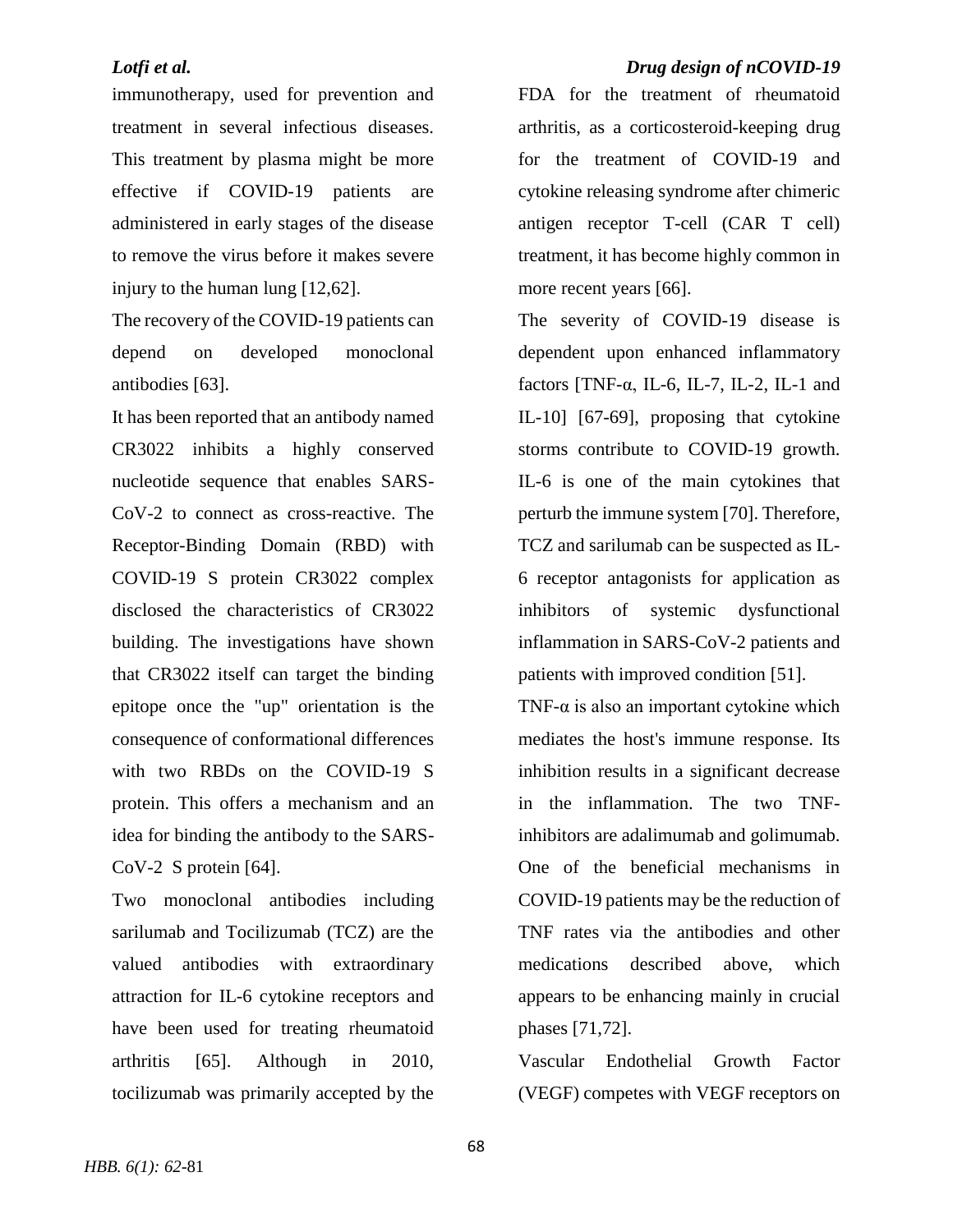the surface of endothelial cells to bind to VEGF, and since bevacizumab is a monoclonal antibody against VEGF, this antagonism will thus inhibit the effects of binding VEGF on its receptors; for example neovascularization and cell proliferation [\[51\]](#page-16-3). The rates of plasma VEGF increase significantly in patients with ARDS [\[73\]](#page-18-2). Bevacizumab may be a potential medicinal tool for ARDS – a common problem in the severe COVID-19 disease cases [\[74\]](#page-18-3).

# *The most important therapeutic drugs from the beginning until now*

Various potential approaches to COVID-19 therapy are considered, including hosttargeted drugs, hormone therapy, viral drugs, intestinal microecological regulators, traditional Chinese medicines, and viral vaccines [\[42\]](#page-15-8).

Neuraminidase inhibitor – Oseltamivir - is recommended as an influenza antiviral treatment and has been broadly applied in China for COVID-19 inhibition. Also, zanamivir and peramivir are safe drugs for COVID-19 and MERS as neuraminidase inhibitors [\[75\]](#page-18-4). Meanwhile, Interferon-a (IFN-a) is an important therapy for preventing coronavirus replication in animals and humans [\[42\]](#page-15-8). Clinical guidelines propose IFN-a (5,000,000 U) as an antiviral therapy, for the current new coronavirus [\[42\]](#page-15-8).

### *Lotfi et al. Drug design of nCOVID-19*

Furthermore, chloroquine diphosphate was identified as a possible antiviral drug with broad-spectrum [\[76\]](#page-18-5), as it can prevent disease by enhancing endosomal pH that is essential for cell - virus fusion [\[77\]](#page-18-6). Owing to oseltamivir and Baloxavir antiviral action against influenza, oseltamivir has earned significant attention, and to a slighter grade baloxavir, as possible drug selections for COVID-19 [\[67\]](#page-17-8).

While Camostat Mesylate is a confirmed protease inhibitor proven to hinder Calu-3 cells infection by SARS-CoV-2 and inhibit SARS-2 entrance by S protein into the lung cells [\[37\]](#page-15-3), Hydroxycytidine (HC) is helpful in preventing MERS-CoV virus replication and SARS-CoV-2 disease in cultures of basic human epithelial cell of the airways [\[78\]](#page-18-7).

As one of FDA-approved anti-parasitic drugs, 5 μM of Ivermectin added to infected Vero cells with virus has decreased viral RNA rates after 48h of culture. Thus, it could be an active drug in contrast to COVID-19 [\[79\]](#page-18-8).

Some investigations have shown that Vitex trifolia and Sphaeranthus indicus can decrease inflammatory cytokines by the NF-kB pathway as a molecular mechanism implicated in SARS-CoV infection respiratory distress [\[80](#page-18-9)[,81\]](#page-18-10). Similarly, protease inhibitors (lopinavir and ritonavir)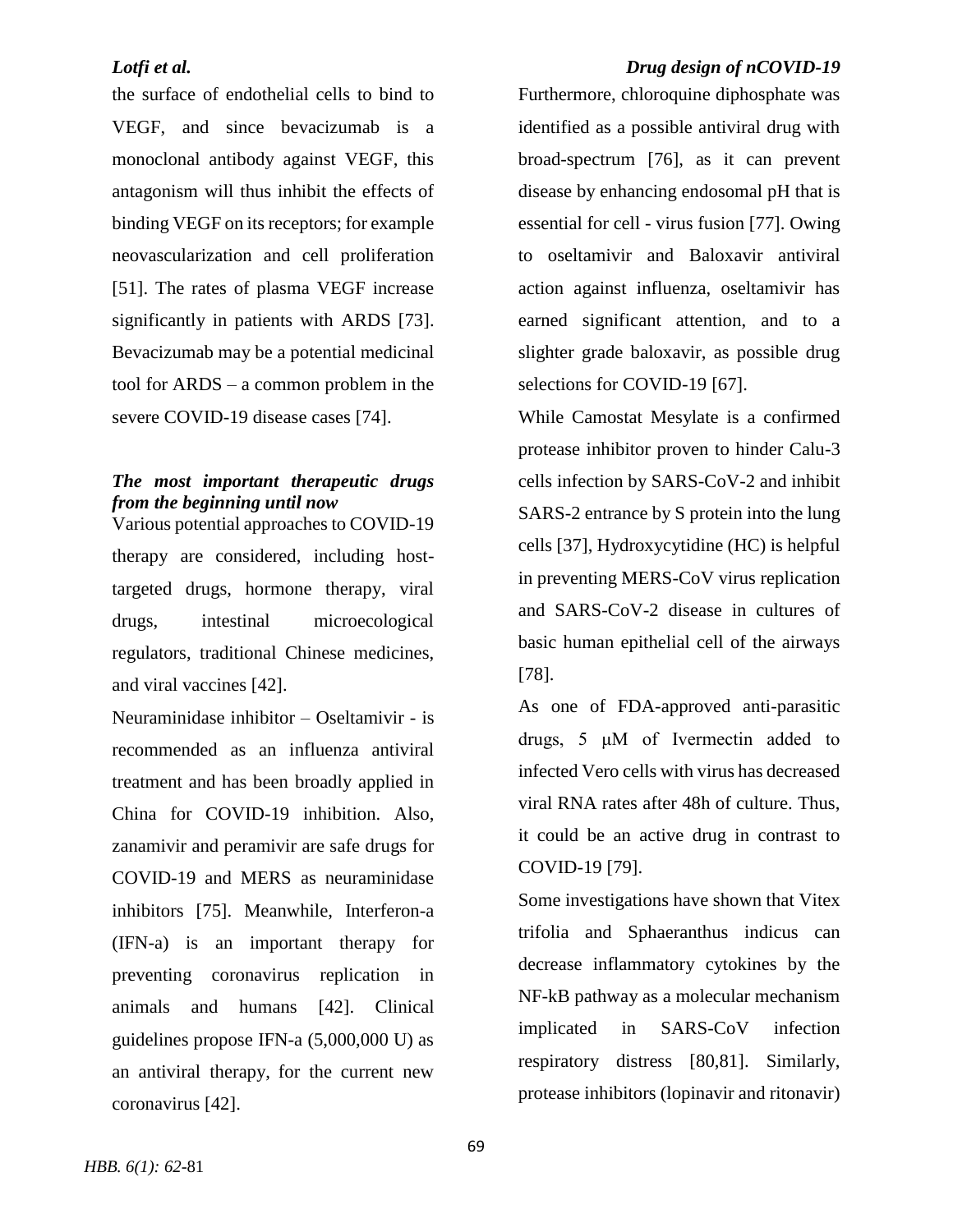have demonstrated an effective action against MERS and COVID-19 infections [\[82\]](#page-18-11). The Modeling homology means have been applied to structures of two proteases

of SARS-CoV-2, coronavirus endopeptidase C30 (CEP\_C30), papain like viral protease (PLVP), and CEP\_C30 was found to bind more devotedly to ritonavir and lopinavir, proposing that the lopinavir and ritonavir may have valuable therapeutic effects on COVID-19, probably because of their inhibitory action on CEP \_C30 key factor [\[83\]](#page-18-12). Favipiravir is also an effective agent against COVID-19 infection (EC50 related to Vero E6 cells  $=$ 61.88μM) [\[84\]](#page-19-0).

Lately, clinical trials of favipiravir have finalized by Chinese researchers, which display its favorable clinical effectiveness in the therapy of new coronavirus pneumonia [\[42\]](#page-15-8). Remdesivir (GS-5734) is another potential medication, it is an adenine-derivative prodrug and its chemical construction is almost like to tenofovir alafenamide that is the HIV reverse transcriptase inhibitor. Other postulates also revealed the interference of remdesivir with virus polymerase, while in mouse models it displays effectiveness against COVID and MERS [\[85\]](#page-19-1). Other studies suggested that in vitro, remdesivir

### *Lotfi et al. Drug design of nCOVID-19*

has inhibitory effect on SARS-CoV-2 (EC50 for Vero E6 cells =  $0.77 \mu$ M) [\[84\]](#page-19-0). the replication of DNA and RNA viruses can be inhibited by Ribavirin– a nucleoside with strong antiviral effect, by stopping the inosine monophosphate dehydrogenase enzyme action, vital for the Guanosine Triphosphate (GTP) production [\[86-88\]](#page-19-2). On the other hand, Arbidol (Umifenovir), a flu-infection antiviral drug commonly used in China and Russia, when associated with arbidol mesylate have been demonstrated to have a strong inhibitory role in decreasing SARS-CoV-2 reproduction in vitro [\[89\]](#page-19-3).

It has also been found that teicoplanin and its byproducts including telavancin and dalbavancin, block the entrance of MERS and SARS viruses. Thus, they may play an important role in suppressing the viruses that rely on cathepsin L [\[90](#page-19-4)[,91\]](#page-19-5). Nitazoxanide which is an effective antiviral and antiparasitic medication has a broad range of in vitro antiviral activity against many viruses including rotavirus, influenza, parainfluenza, RSV, and COVs. With respect to its mechanism of action, nitazoxanide is known to have a potent antiviral effect due to its capability to interact with the host-regulated signaling pathways related to virus replication rather than the specific mechanisms of virus [\[92\]](#page-19-6).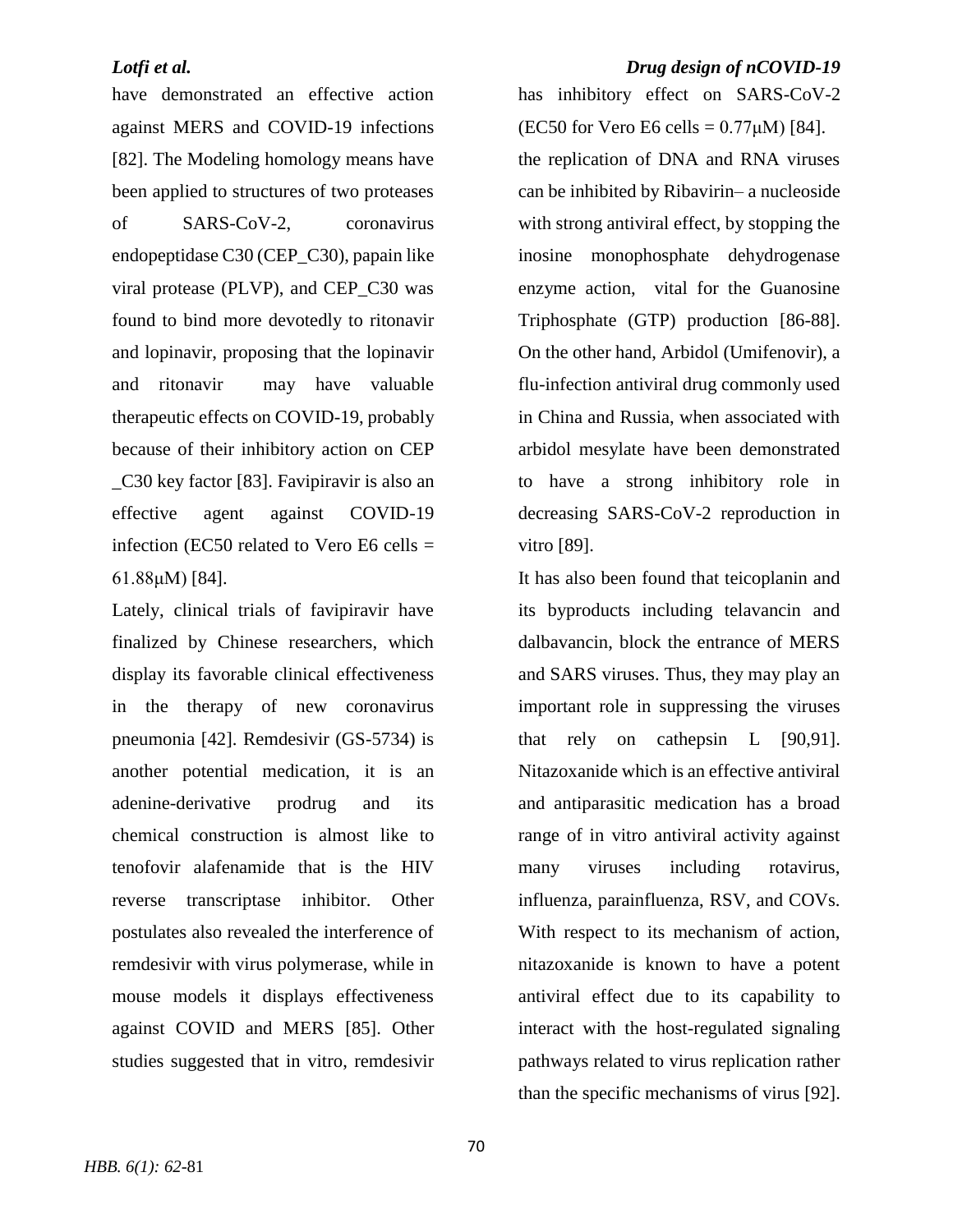Quercetin and Vitamin D have been recognized as the mitigating agents of COVID-19 and can help to improve patients [\[93\]](#page-19-7). LJ003 and LJ001 are antiviral drugs of wide spectrum that cause both the blocking virus entrance into the host cells and degrading the viral membrane through producing oxygen single molecules [\[94\]](#page-19-8). EIDD-2801 is a new drug hopeful for its invitro effectiveness against SARS-CoV-2 virus and its outcomes from laboratories. EIDD-2801 is based on an orally ribonucleotide analog, EIDD-1931, engineered to enhance oral bioavailability and increase the uptake of drugs in nonhuman primates and also humans [\[78\]](#page-18-7). In cell investigations, EIDD-1931 sturdily inhibited replication recently of SARS-CoV-2, while a similar activity was previously reported for of MERS-CoV, SARS-CoV [\[51\]](#page-16-3). The EIDD-2801 proved its therapeutic and prophylactic properties in MERS and SARS murine models, displaying decreased viral lung titers, reduced weight loss, increased lung damage and enhanced lung function based on the dose and initiation time of treatment. EIDD-2801 seems more desirable drug compared to remdesivir [\[51\]](#page-16-3).

Corticosteroids are also used for the treatment of ARDS and sepsis because of their outstanding antifibrotic, anti-

# *Lotfi et al. Drug design of nCOVID-19*

inflammatory capability to inhibit deposition of collagen [\[95,](#page-20-0) [96\]](#page-20-1). Practical low and moderate doses of corticosteroids may exert possible therapeutic effects on patients with COVID-19 disease pneumonia [\[51\]](#page-16-3). Possibly other lipiddecreasing drugs and Statins – recognized inhibitors for COVID-19 infection treatment, like Proprotein Convertase Subtilisin/Kexin type 9 (PCSK9) inhibitors, are used particularly in the harshly infected individuals who are enduring diabetes and severe cardiovascular disease [\[97\]](#page-20-2).

Artificial Intelligence (AI) technology has been used to check the drugs targeting AAK1. Among these drugs AAK1-binding compound, the Janus kinase inhibitor baricitinib, was predicted to be an appropriate potential medication of COVID-19 disease since typical doses of baricitinib drug for treatment were adequate to inhibit the main factor of AAK1 [\[98\]](#page-20-3).

Glycyrrhizine is a dynamic component in Chinese traditional medicine (licorice root or radix glycyrrhizae, from the Glycyrrhiza glabra plant). The virus replication of SARS is inhibited by Glycyrrhizin in vitro and also this drug is applied as an alternative agent against this infection [\[99\]](#page-20-4). Baicalin, a huangqin-isolated flavonoid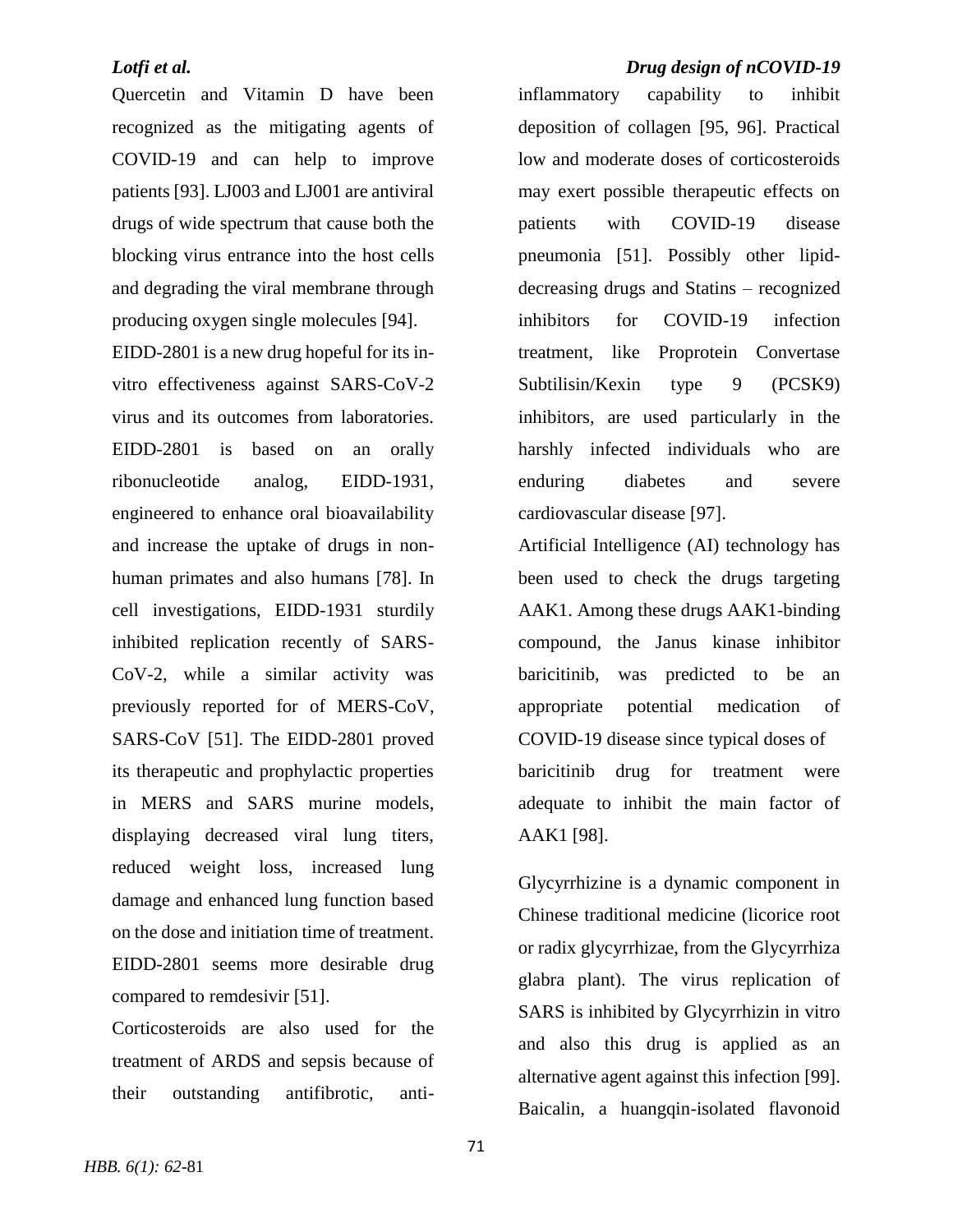product (Scutellaria baicalensis Georgi, Chinese skullcap), has also inhibitory effect on coronavirus in vitro [\[100\]](#page-20-5).

Totally, the viral processing of SARS-CoV-2 inside host cells is according to the figure. This virus binds itself to the human host cell's ACE2 receptor, allowing the viral RNA to be released into the host cell, causing a cascade that eventually results in

# *Lotfi et al. Drug design of nCOVID-19*

respiratory infection. This diagram often depicts selected repurposed drugs and their aim positions of effect. ACE2: angiotensinconverting enzyme 2; IL-6: interleukin 6 and TMPRSS2: type 2 trans-membrane serine protease [\[101\]](#page-20-6).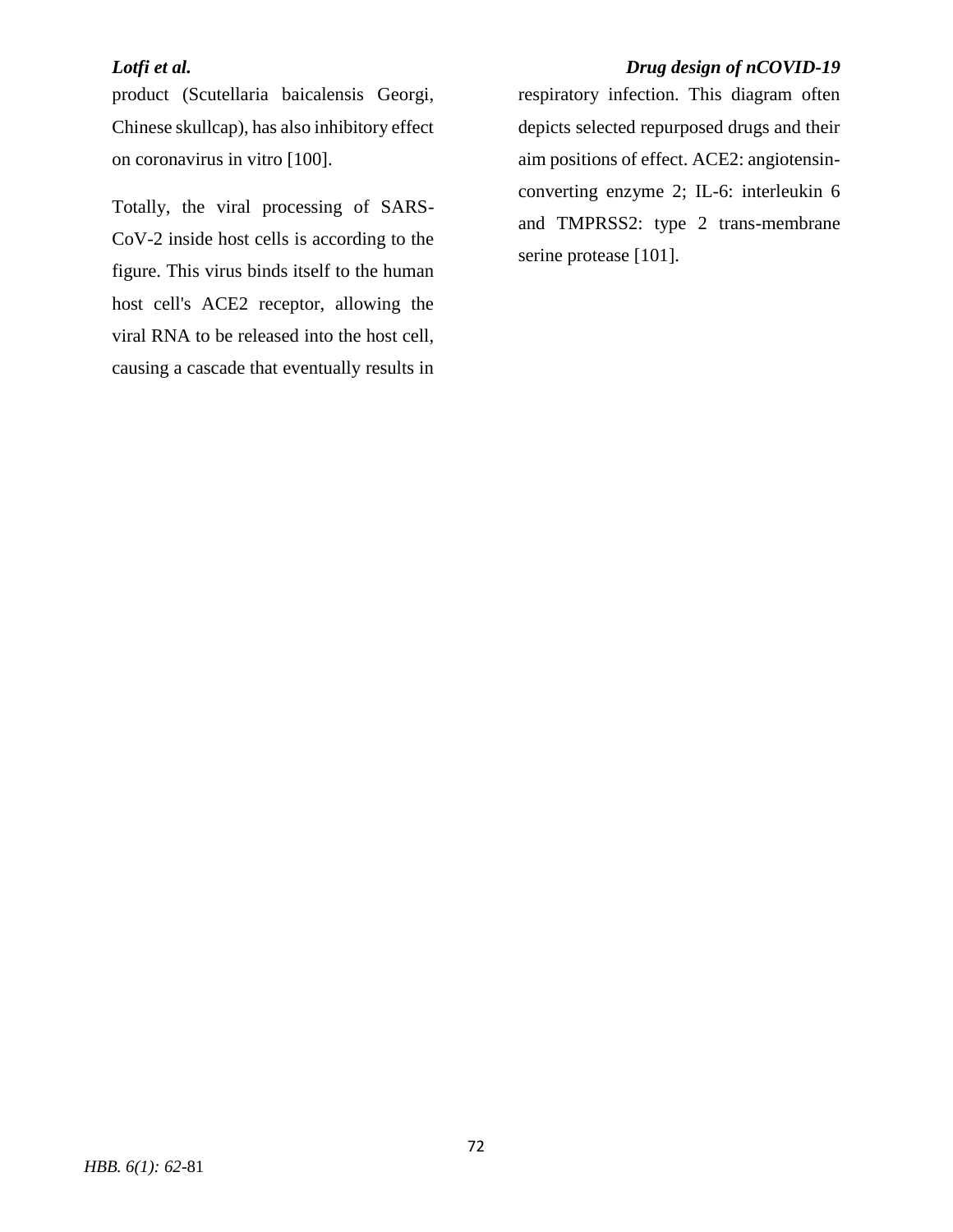

Figure 1. Schematic illustration of the entry, viral lifecycle and possible drug targets of SARS-CoV-2.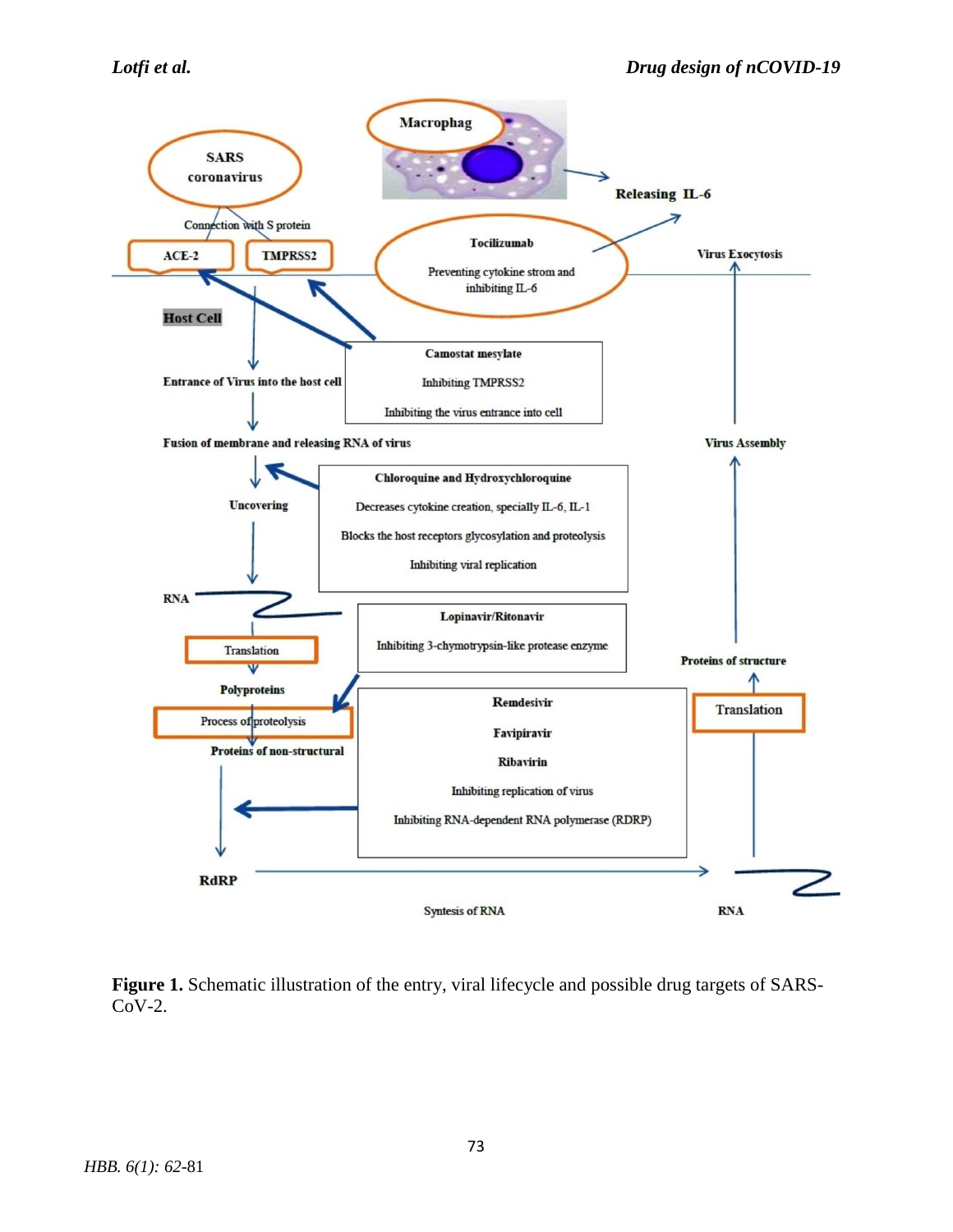# **CONCLUSION**

Molecular targets are key factors in the production of drugs against COVID-19. They are mainly including the virus proteins (especially S protein), replication agents and enzymes. The main factors of signaling pathways as molecular targets may also be used to treat COVID-19 infection with novel anti-proliferative drugs. Peptide and cell-based Therapeutics are also good ways in targeted therapy of COVID-19 such as proteins of HR1, HR2 on the virus and AAK1 as regulator factor of endocytosis. Therefore, targeting these factors with available drugs in the future researches can help improve patients' conditions.

### **REFERENCES**

<span id="page-12-0"></span>[1]. Li G, Fan Y, Lai Y, Han T, Li Z, Zhou P, *et al*. Coronavirus infections and immune responses. *J Med Virol*. 2020; 92(4): 424-32.

[2]. Payne S. Family Coronaviridae. *Viruses*. 2017; 9(6): 149-58.

[3]. Hu B, Guo H, Zhou P, Shi Z-L. Characteristics of SARS-CoV-2 and COVID-19. *Nat Rev Microbiol.* 2020; 18(11): 1-14.

<span id="page-12-1"></span>[4]. Abu-Farha M, Thanaraj TA, Qaddoumi MG, Hashem A, Abubaker J, Al-Mulla F. The Role of Lipid Metabolism in COVID-19 Virus Infection and as a Drug Target. *Int J Mol Sci*. 2020; 21(10): 3544.

[5]. Malik YA. Properties of Coronavirus and SARS-CoV-2. *Malays J Pathol.* 2020; 42(1): 3-11.

[6]. Arakawa M, Morita E. Flavivirus replication organelle biogenesis in the endoplasmic reticulum: Comparison with other single-Stranded positive-sense RNA viruses. *Int J Mol Sci*. 2019; 20(9): 2336.

<span id="page-12-2"></span>[7]. Tobaiqy M, Qashqary M, Al-Dahery S, Mujallad A, Hershan AA, Kamal MA, *et al*. Therapeutic management of COVID-19 patients: A systematic review. *Infect Prev Pract*. 2020; 2(3): 100061.

<span id="page-12-3"></span>[8]. Hsu LY, Chia PY, Lim J. The Novel Coronavirus (SARS-CoV-2) Pandemic. *Ann Acad Med Singap*. 2020; 49(105): 105- 7.

<span id="page-12-4"></span>[9]. Vellingiri B, Jayaramayya K, Iyer M, Narayanasamy A, Govindasamy V,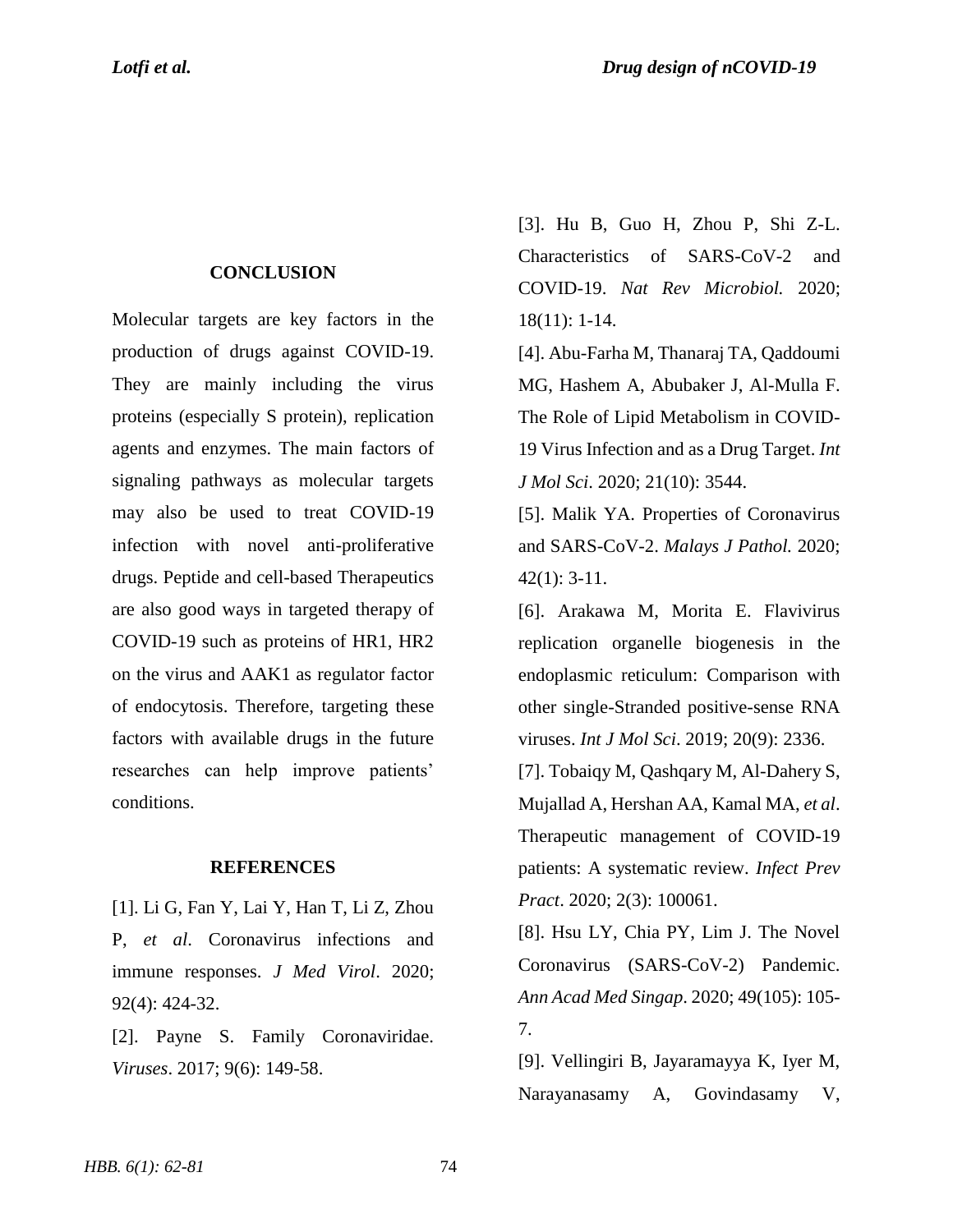# *Lotfi et al. Drug design of nCOVID-19*

Giridharan B, *et al*. COVID-19: A promising cure for the global panic. *Sci Total Environ*. 2020; 725: 138277.

<span id="page-13-0"></span>[10]. Ozma MA, Maroufi P, Khodadadi E, Köse Ş, Esposito I, Ganbarov K, *et al*. Clinical manifestation, diagnosis, prevention and control of SARS-CoV-2 (COVID-19) during the outbreak period. *Infez Med*. 2020; 28(2): 153-65.

<span id="page-13-1"></span>[11]. El Zowalaty ME, Järhult JD. From SARS to COVID-19: A previously unknown SARS-CoV-2 virus of pandemic potential infecting humans–Call for a One Health approach. *One Health*. 2020: 100124.

<span id="page-13-2"></span>[12]. Abd El-Aziz TM, Stockand JD. Recent progress and challenges in drug development against COVID-19 coronavirus (SARS-CoV-2)-an update on the status. *Infect Genet Evol.* 2020; 83: 104327.

<span id="page-13-3"></span>[13]. Yang N, Shen H-M. Targeting the endocytic pathway and autophagy process as a novel therapeutic strategy in COVID-19. *Int J Biol Sci*. 2020; 16(10): 1724.

<span id="page-13-4"></span>[14]. Shereen MA, Khan S, Kazmi A, Bashir N, Siddique R. COVID-19 infection: Origin, transmission, and characteristics of human coronaviruses. *J Adv Res*. 2020;24:91-98.

<span id="page-13-5"></span>[15]. Prajapat M, Sarma P, Shekhar N, Avti P, Sinha S, Kaur H, *et al*. Drug targets for corona virus: A systematic review. *Indian J Pharmacol*. 2020; 52(1): 56.

<span id="page-13-6"></span>[16]. Li H, Liu S-M, Yu X-H, Tang S-L, Tang C-K. Coronavirus disease 2019 (COVID-19): current status and future perspective. *Int J Antimicrob Agents.* 2020; 55(5): 105951.

<span id="page-13-7"></span>[17]. Mahmoud IS, Jarrar YB, Alshaer W, Ismail S. SARS-CoV-2 entry in host cellsmultiple targets for treatment and prevention. *Biochimie*. 2020; 175: 93-98.

<span id="page-13-8"></span>[18]. Saxena A. Drug targets for COVID-19 therapeutics: Ongoing global efforts. *J Biosci*. 2020; 45(1): 1-24.

<span id="page-13-9"></span>[19]. Zhou Y, Hou Y, Shen J, Huang Y, Martin W, Cheng F. Network-based drug repurposing for novel coronavirus 2019 nCoV/SARS-CoV-2. *Cell Discov*. 2020; 6(1): 1-18.

<span id="page-13-11"></span><span id="page-13-10"></span>[20]. Huang J, Song W, Huang H, Sun Q. Pharmacological therapeutics targeting RNA-dependent RNA polymerase, proteinase and spike protein: from mechanistic studies to clinical trials for COVID-19. *J Clin Med*. 2020; 9(4): 1131. [21]. Drożdżal S, Rosik J, Lechowicz K, Machaj F, Kotfis K, Ghavami S, *et al*. FDA approved drugs with pharmacotherapeutic potential for SARS-CoV-2 (COVID-19) therapy. *Drug Resist Updat*. 2020; 53: 100719.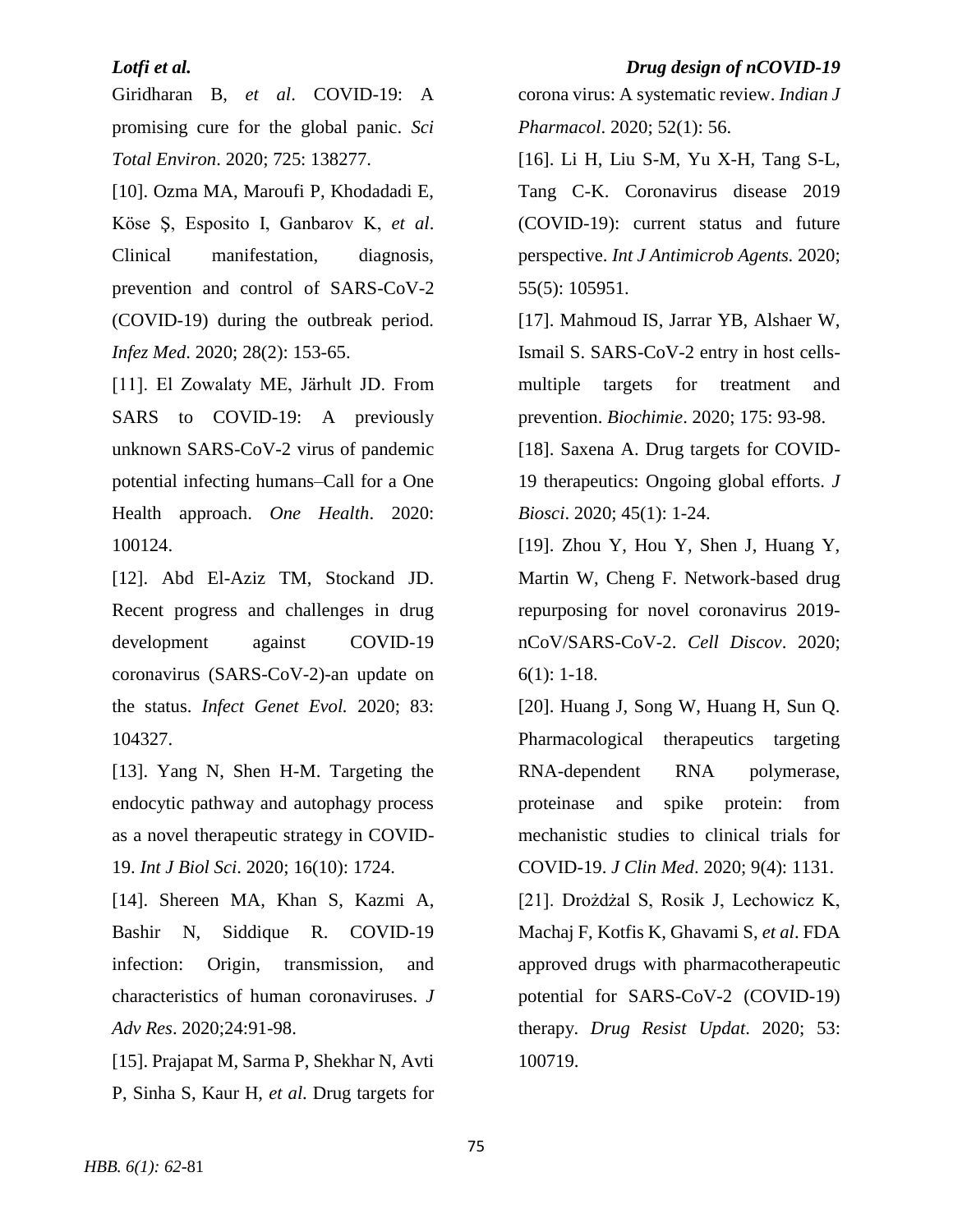<span id="page-14-0"></span>[22]. Wu C-H, Yeh S-H, Tsay Y-G, Shieh Y-H, Kao C-L, Chen Y-S, *et al*. Glycogen synthase kinase-3 regulates the phosphorylation of severe acute respiratory syndrome coronavirus nucleocapsid protein and viral replication. *J Biol Chem*. 2009; 284(8): 5229-39.

<span id="page-14-1"></span>[23]. Du L, He Y, Zhou Y, Liu S, Zheng B-J, Jiang S. The spike protein of SARS-CoV—a target for vaccine and therapeutic development. *Nat Rev Microbiol*. 2009; 7(3): 226-36.

[24]. Pyrc K, Berkhout B, van der Hoek L. Antiviral strategies against human coronaviruses. *Infect Disord Drug Targets*. 2007; 7(1): 59-66.

[25]. Tetro JA. Is COVID-19 receiving ADE from other coronaviruses? *Microbes Infect*. 2020; 22(2): 72-73.

<span id="page-14-2"></span>[26]. Kellner MJ, Koob JG, Gootenberg JS, Abudayyeh OO, Zhang F. SHERLOCK: nucleic acid detection with CRISPR nucleases. *Nat Protoc*. 2019; 14(10): 2986- 3012.

<span id="page-14-3"></span>[27]. East-Seletsky A, O'Connell MR, Knight SC, Burstein D, Cate JH, Tjian R, *et al*. Two distinct RNase activities of CRISPR-C2c2 enable guide-RNA processing and RNA detection. *Nature*. 2016; 538(7624): 270-73.

<span id="page-14-4"></span>[28]. Kruse RL. Therapeutic strategies in an outbreak scenario to treat the novel

*Lotfi et al. Drug design of nCOVID-19*

coronavirus originating in Wuhan, China. *F1000Res*. 2020;9:72.

<span id="page-14-5"></span>[29]. Venkataraman S, Prasad BV, Selvarajan R. RNA dependent RNA polymerases: insights from structure, function and evolution. *Viruses*. 2018; 10(2): 76.

<span id="page-14-6"></span>[30]. Letko M, Marzi A, Munster V. Functional assessment of cell entry and receptor usage for SARS-CoV-2 and other lineage B betacoronaviruses. *Nat Microbiol*. 2020; 5(4): 562-9.

<span id="page-14-7"></span>[31]. Lundin A, Dijkman R, Bergström T, Kann N, Adamiak B, Hannoun C, *et al*. Targeting membrane-bound viral RNA synthesis reveals potent inhibition of diverse coronaviruses including the middle East respiratory syndrome virus. *PLoS Pathog*. 2014; 10(5): 1004166.

<span id="page-14-8"></span>[32]. Zhang L, Lin D, Sun X, Curth U, Drosten C, Sauerhering L, *et al*. Crystal structure of SARS-CoV-2 main protease provides a basis for design of improved  $\alpha$ ketoamide inhibitors. *Science*. 2020; 368(6489): 409-12.

<span id="page-14-9"></span>[33]. Jacobs J, Grum-Tokars V, Zhou Y, Turlington M, Saldanha SA, Chase P, *et al*. Discovery, synthesis, and structure-based optimization of a series of N-(tert-butyl)-2- (N-arylamido)-2-(pyridin-3-yl) acetamides (ML188) as potent noncovalent small molecule inhibitors of the severe acute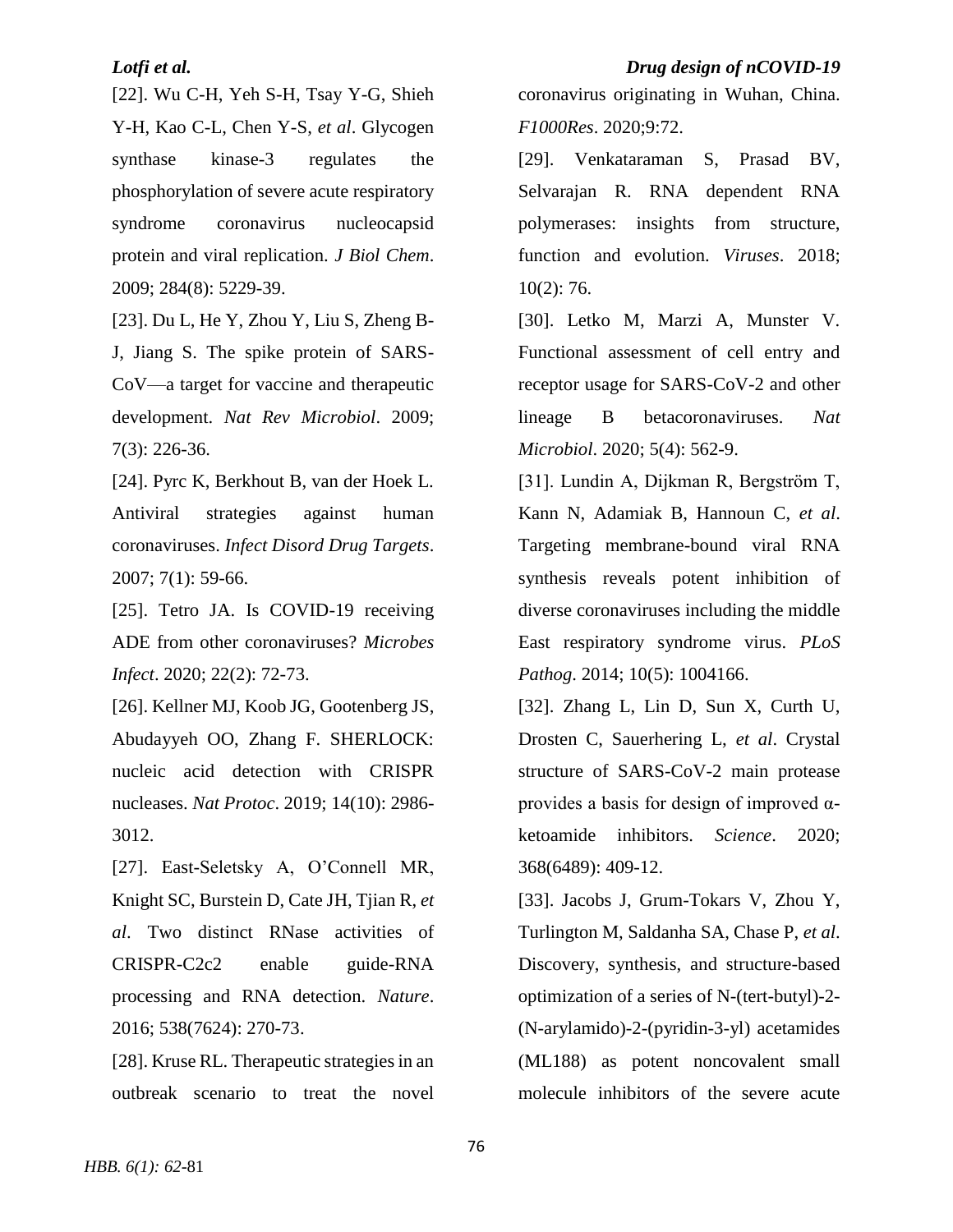respiratory syndrome coronavirus (SARS-CoV) 3CL protease. *J Med Chem*. 2013; 56(2): 534-46.

<span id="page-15-0"></span>[34]. Shie J-J, Fang J-M, Kuo T-H, Kuo C-J, Liang P-H, Huang H-J, *et al*. Inhibition of the severe acute respiratory syndrome 3CL protease by peptidomimetic  $\alpha$ , βunsaturated esters. *Bioorg Med Chem*. 2005; 13(17): 5240-52.

<span id="page-15-1"></span>[35]. Konno S, Thanigaimalai P, Yamamoto T, Nakada K, Kakiuchi R, Takayama K, *et al*. Design and synthesis of new tripeptide-type SARS-CoV 3CL protease inhibitors containing an electrophilic arylketone moiety. *Bioorg Med Chem*. 2013; 21(2): 412-24.

<span id="page-15-2"></span>[36]. Gassen NC, Niemeyer D, Muth D, Corman VM, Martinelli S, Gassen A, *et al*. SKP2 attenuates autophagy through Beclin1-ubiquitination and its inhibition reduces MERS-Coronavirus infection. *Nat Commun*. 2019;10(1): 1-16.

<span id="page-15-3"></span>[37]. Hoffmann M, Kleine-Weber H, Schroeder S, Krüger N, Herrler T, Erichsen S, *et al*. SARS-CoV-2 cell entry depends on ACE2 and TMPRSS2 and is blocked by a clinically proven protease inhibitor. *Cell*. 2020; 181(2): 271-80.

<span id="page-15-4"></span>[38]. Tang D, Comish P, Kang R. The hallmarks of COVID-19 disease. *PLoS Pathog*. 2020; 16(5):1008536.

### *Lotfi et al. Drug design of nCOVID-19*

<span id="page-15-5"></span>[39]. Zhang H, Baker A. Recombinant human ACE2: acing out angiotensin II in ARDS therapy. *Crit Care*. 2017; 21: 305.

<span id="page-15-6"></span>[40]. Batlle D, Wysocki J, Satchell K. Soluble angiotensin-converting enzyme 2: a potential approach for coronavirus infection therapy? *Clin Sci*. 2020; 134(5): 543-45.

<span id="page-15-7"></span>[41]. Xiu S, Dick A, Ju H, Mirzaie S, Abdi F, Cocklin S, *et al*. Inhibitors of SARS-CoV-2 entry: current and future opportunities. *J Med Chem*. 2020.

<span id="page-15-8"></span>[42]. Guo G, Ye L, Pan K, Chen Y, Xing D, Yan K, *et al*. New Insights of Emerging SARS-CoV-2: Epidemiology, Etiology, Clinical Features, Clinical Treatment, and Prevention. *Front Cell Dev Biol*. 2020; 8: 410.

<span id="page-15-9"></span>[43]. Lukassen S, Chua RL, Trefzer T, Kahn NC, Schneider MA, Muley T, *et al*. SARS-CoV-2 receptor ACE 2 and TMPRSS 2 are primarily expressed in bronchial transient secretory cells. *EMBO J*. 2020; 39(10): 105114.

<span id="page-15-10"></span>[44]. Luan J, Lu Y, Jin X, Zhang L. Spike protein recognition of mammalian ACE2 predicts the host range and an optimized ACE2 for SARS-CoV-2 infection. *Biochem Biophys Res Commun*. 2020; 526(1): 165-69.

<span id="page-15-11"></span>[45]. Tang D, Kang R, Coyne CB, Zeh HJ, Lotze MT. PAMP s and DAMP s: signal 0s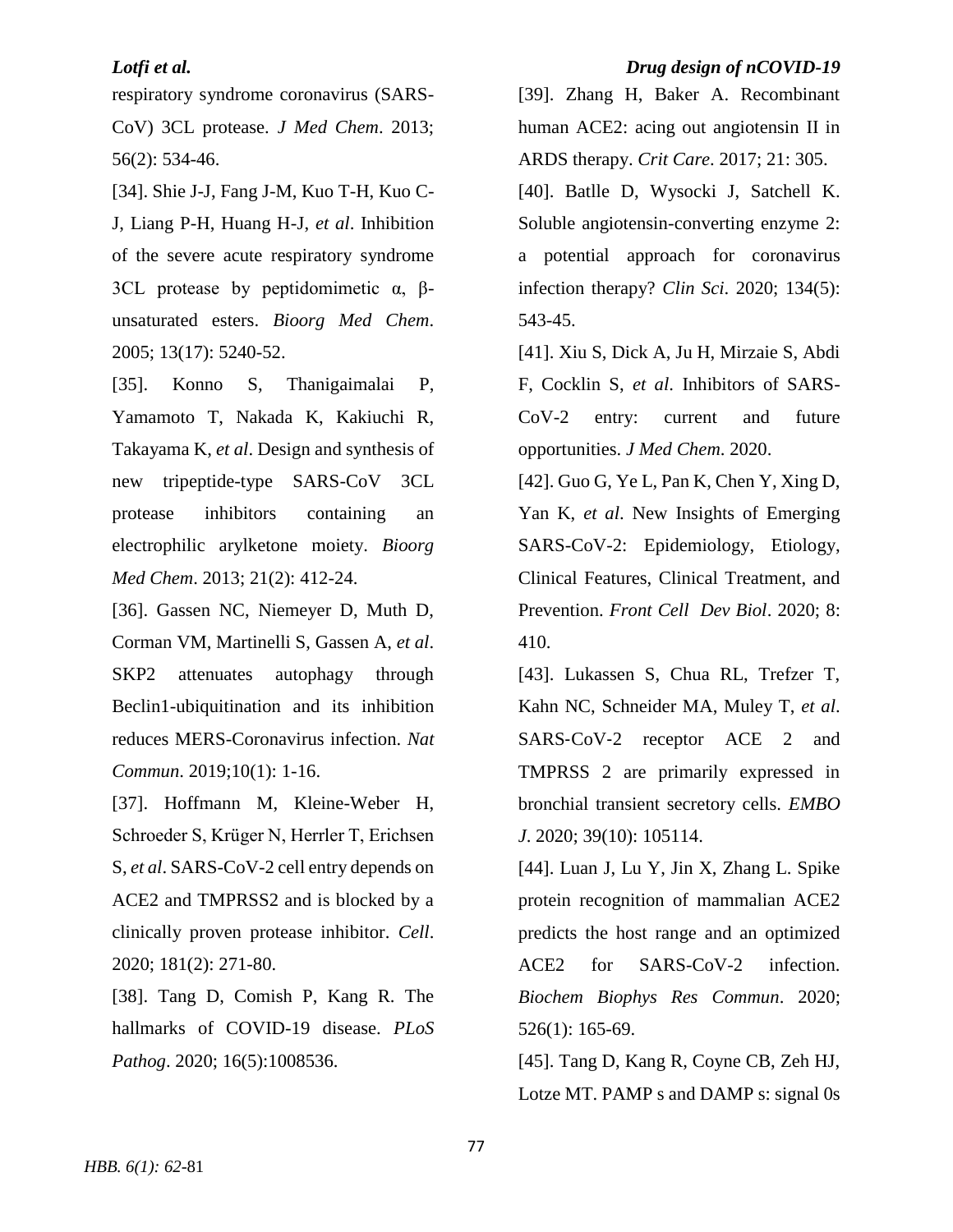that spur autophagy and immunity. *Immunol Rev*. 2012; 249(1): 158-75.

<span id="page-16-0"></span>[46]. Andersson U, Tracey KJ. HMGB1 is a therapeutic target for sterile inflammation and infection. *Annu Rev Immunol*. 2011;29:139-62.

[47]. Wang H, Ward MF, Fan X-G, Sama AE, Li W. Potential role of high mobility group box 1 in viral infectious diseases. *Viral Immunol*. 2006; 19(1): 3-9.

[48]. Tsung A, Klune JR, Zhang X, Jeyabalan G, Cao Z, Peng X, *et al*. HMGB1 release induced by liver ischemia involves Toll-like receptor 4–dependent reactive oxygen species production and calciummediated signaling. *J Exp Med*. 2007; 204(12): 2913-23.

<span id="page-16-2"></span><span id="page-16-1"></span>[49]. Kang R, Chen R, Zhang Q, Hou W, Wu S, Cao L, *et al*. HMGB1 in health and disease. *Mol Aspects Med*. 2014; 40: 1-116. [50]. Chen G, Chen D-z, Li J, Czura CJ, Tracey KJ, Sama AE, *et al*. Pathogenic role of HMGB1 in SARS? *Med Hypotheses*. 2004;63(4):691-5.

<span id="page-16-3"></span>[51]. Zhang J, Xie B, Hashimoto K. Current status of potential therapeutic candidates for the COVID-19 crisis. *Brain Behav Immun*. 2020; 87: 59-73.

<span id="page-16-4"></span>[52]. Griffiths MJ, Evans TW. Inhaled nitric oxide therapy in adults. *N Engl J Med*. 2005;353(25): 2683-95.

# *Lotfi et al. Drug design of nCOVID-19*

<span id="page-16-5"></span>[53]. Fagone P, Ciurleo R, Lombardo SD, Iacobello C, Palermo CI, Shoenfeld Y, *et al*. Transcriptional landscape of SARS-CoV-2 infection dismantles pathogenic pathways activated by the virus, proposes unique sex-specific differences and predicts tailored therapeutic strategies. *Autoimmun Rev*. 2020; 19(7): 102571.

<span id="page-16-6"></span>[54]. Neveu G, Ziv-Av A, Barouch-Bentov R, Berkerman E, Mulholland J, Einav S. AP-2-associated protein kinase 1 and cyclin G-associated kinase regulate hepatitis C virus entry and are potential drug targets. *J Virol*. 2015; 89(8): 4387- 404.

<span id="page-16-7"></span>[55]. Horie S, Gonzalez HE, Laffey JG, Masterson CH. Cell therapy in acute respiratory distress syndrome. *J Thorac Dis*. 2018; 10(9): 5607.

<span id="page-16-8"></span>[56]. Zumla A, Hui DS, Azhar EI, Memish ZA, Maeurer M. Reducing mortality from 2019-nCoV: host-directed therapies should be an option. *Lancet*. 2020; 395(10224):35- 36.

<span id="page-16-9"></span>[57]. Zhou Y, Fu B, Zheng X, Wang D, Zhao C, Qi Y, *et al*. Aberrant pathogenic GM-CSF+ T cells and inflammatory CD14+ CD16+ monocytes in severe pulmonary syndrome patients of a new coronavirus. *BioRxiv*. 2020.

<span id="page-16-10"></span>[58]. Barnes BJ, Adrover JM, Baxter-Stoltzfus A, Borczuk A, Cools-Lartigue J,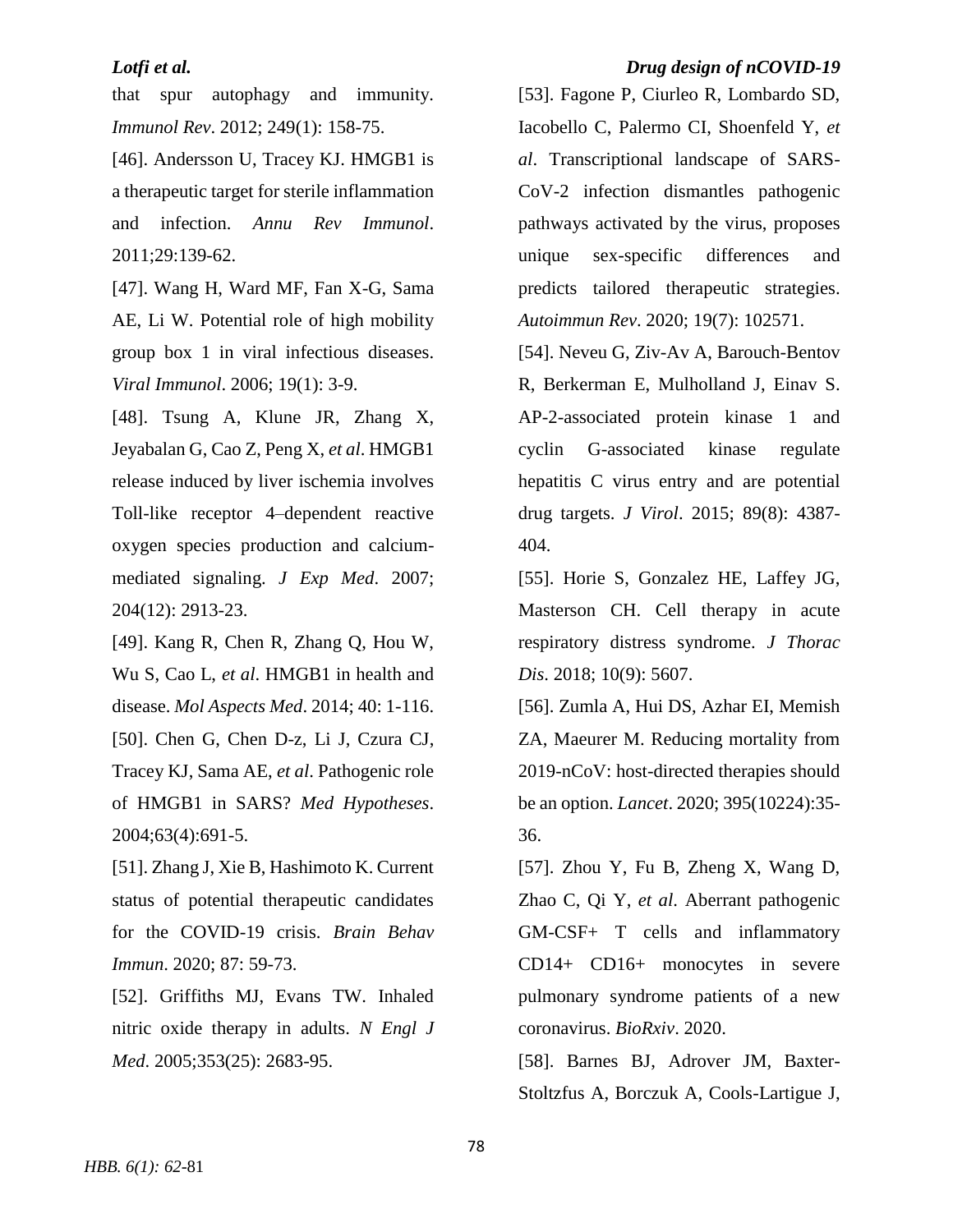# *Lotfi et al. Drug design of nCOVID-19*

Crawford JM, *et al*. Targeting potential drivers of COVID-19: Neutrophil extracellular traps. *J Exp Med*. 2020; 217(6): 20200652.

<span id="page-17-0"></span>[59]. Hao S, Jin D, Zhang S, Qing R. QTY code-designed water-soluble Fc-fusion cytokine receptors bind to their respective ligands. *QRB Discovery*. 2020; 1: 4.

<span id="page-17-1"></span>[60]. Xia S, Zhu Y, Liu M, Lan Q, Xu W, Wu Y, *et al*. Fusion mechanism of 2019 nCoV and fusion inhibitors targeting HR1 domain in spike protein. *Cell Mol Immunol*. 2020;17(7):765-767.

<span id="page-17-2"></span>[61]. Zhu Y, Yu D, Yan H, Chong H, He Y. Design of potent membrane fusion inhibitors against SARS-CoV-2, an emerging coronavirus with high fusogenic activity. *J Virol*. 2020.

<span id="page-17-3"></span>[62]. Chen L, Xiong J, Bao L, Shi Y. Convalescent plasma as a potential therapy for COVID-19. *Lancet Infect Dis*. 2020; 20(4): 398-400.

<span id="page-17-4"></span>[63]. Ter Meulen J, Bakker AB, Van Den Brink EN, Weverling GJ, Martina BE, Haagmans BL, *et al*. Human monoclonal antibody as prophylaxis for SARS coronavirus infection in ferrets. *Lancet*. 2004; 363(9427): 2139-41.

<span id="page-17-5"></span>[64]. Yuan M, Wu NC, Zhu X, Lee C-CD, So RT, Lv H, *et al*. A highly conserved cryptic epitope in the receptor binding

domains of SARS-CoV-2 and SARS-CoV. *Science*. 2020;368(6491): 630-33.

<span id="page-17-6"></span>[65]. Raimondo MG, Biggioggero M, Crotti C, Becciolini A, Favalli EG. Profile of sarilumab and its potential in the treatment of rheumatoid arthritis. *Drug Des Devel Ther*. 2017;11:1593.

<span id="page-17-7"></span>[66]. Kotch C, Barrett D, Teachey DT. Tocilizumab for the treatment of chimeric antigen receptor T cell-induced cytokine release syndrome. *Expert Rev Clin Immunol*. 2019; 15(8): 813-22.

<span id="page-17-8"></span>[67]. Huang C, Wang Y, Li X, Ren L, Zhao J, Hu Y, *et al*. Clinical features of patients infected with 2019 novel coronavirus in Wuhan, China. *Lancet*. 2020; 395(10223): 497-506.

[68]. Ruan Q, Yang K, Wang W, Jiang L, Song J. Clinical predictors of mortality due to COVID-19 based on an analysis of data of 150 patients from Wuhan, China. *Intensive Care Med*. 2020;46(5): 846-48.

[69]. Zhou F, Yu T, Du R, Fan G, Liu Y, Liu Z, *et al*. Clinical course and risk factors for mortality of adult inpatients with COVID-19 in Wuhan, China: a retrospective cohort study. *Lancet*. 2020; 395: 1054-62.

<span id="page-17-9"></span>[70]. Mehta P, McAuley DF, Brown M, Sanchez E, Tattersall RS, Manson JJ, *et al*. COVID-19: consider cytokine storm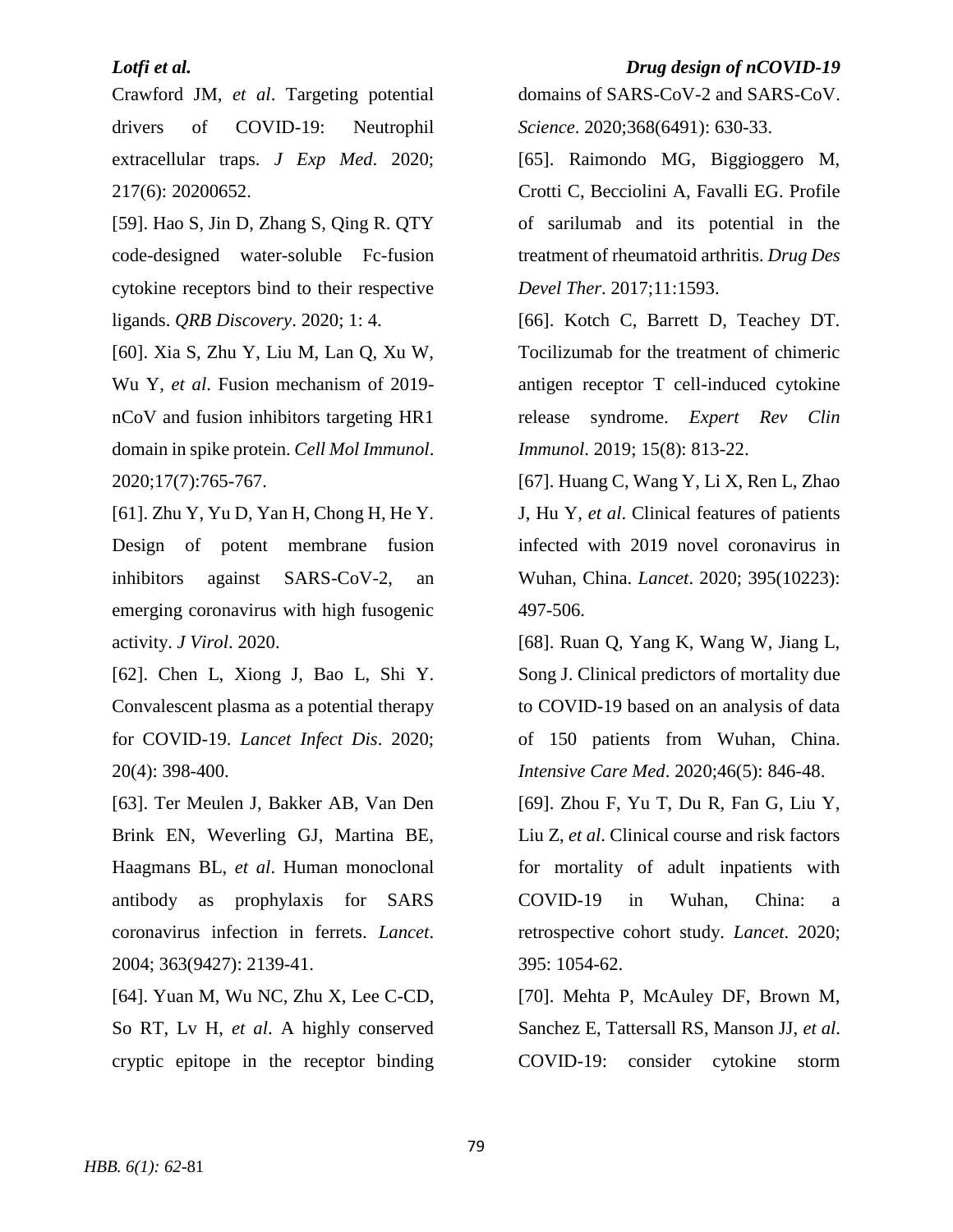syndromes and immunosuppression. *Lancet*. 2020; 395(10229): 1033.

<span id="page-18-0"></span>[71]. Imai Y, Kuba K, Rao S, Huan Y, Guo F, Guan B, *et al*. Angiotensin-converting enzyme 2 protects from severe acute lung failure. *Nature*. 2005; 436(7047): 112-16.

<span id="page-18-1"></span>[72]. Perricone C, Triggianese P, Bartoloni E, Cafaro G, Bonifacio AF, Bursi R, *et al*. The anti-viral facet of anti-rheumatic drugs: lessons from COVID-19. *J Autoimmun*. 2020; 111: 102468.

<span id="page-18-2"></span>[73]. Thickett DR, Armstrong L, Christie SJ, Millar AB. Vascular endothelial growth factor may contribute to increased vascular permeability in acute respiratory distress syndrome. *Am J Respir Crit Care Med*. 2001; 164(9): 1601-5.

<span id="page-18-3"></span>[74]. Fanelli V, Ranieri VM. Mechanisms and clinical consequences of acute lung injury. *Ann Am Thorac Soc.* 2015; 12: 3-8.

<span id="page-18-4"></span>[75]. Zhang L-P, Wang M, Wang Y, Zhu J, Zhang N. Focus on a 2019-novel coronavirus (SARS-CoV-2). *Future Microbiol*. 2020; 15(10): 905-18.

<span id="page-18-6"></span><span id="page-18-5"></span>[76]. Yan Y, Zou Z, Sun Y, Li X, Xu K-F, Wei Y, *et al*. Anti-malaria drug chloroquine is highly effective in treating avian influenza A H5N1 virus infection in an animal model. *Cell Res*. 2013;23(2):300-2. [77]. Vincent MJ, Bergeron E, Benjannet S, Erickson BR, Rollin PE, Ksiazek TG, *et al*. Chloroquine is a potent inhibitor of SARS coronavirus infection and spread. *Virol J*. 2005;2(1): 1-10.

<span id="page-18-7"></span>[78]. Sheahan TP, Sims AC, Zhou S, Graham RL, Pruijssers AJ, Agostini ML, *et al*. An orally bioavailable broad-spectrum antiviral inhibits SARS-CoV-2 in human airway epithelial cell cultures and multiple coronaviruses in mice. *Sci Transl Med*. 2020; 12(541): 5883.

<span id="page-18-8"></span>[79]. Caly L, Druce JD, Catton MG, Jans DA, Wagstaff KM. The FDA-approved drug ivermectin inhibits the replication of SARS-CoV-2 in vitro. *Antiviral Res*. 2020; 178: 104787.

<span id="page-18-10"></span><span id="page-18-9"></span>[80]. Alam G, Wahyuono S, Ganjar IG, Hakim L, Timmerman H, Verpoorte R. Tracheospasmolytic activity of viteosin-A and vitexicarpin isolated from Vitex trifolia. *Planta Med*. 2002;68(11): 1047-49. [81]. Srivastava RAK, Mistry S, Sharma S. A novel anti-inflammatory natural product from Sphaeranthus indicus inhibits expression of VCAM1 and ICAM1, and slows atherosclerosis progression independent of lipid changes. *Nutr Metab*. 2015; 12(1): 20.

<span id="page-18-11"></span>[82]. Zumla A, Chan JF, Azhar EI, Hui DS, Yuen K-Y. Coronaviruses—drug discovery and therapeutic options. *Nat Rev Drug Discov*. 2016; 15(5): 327-47.

<span id="page-18-12"></span>[83]. Lin S, Shen R, He J, Li X, Guo X. Molecular modeling evaluation of the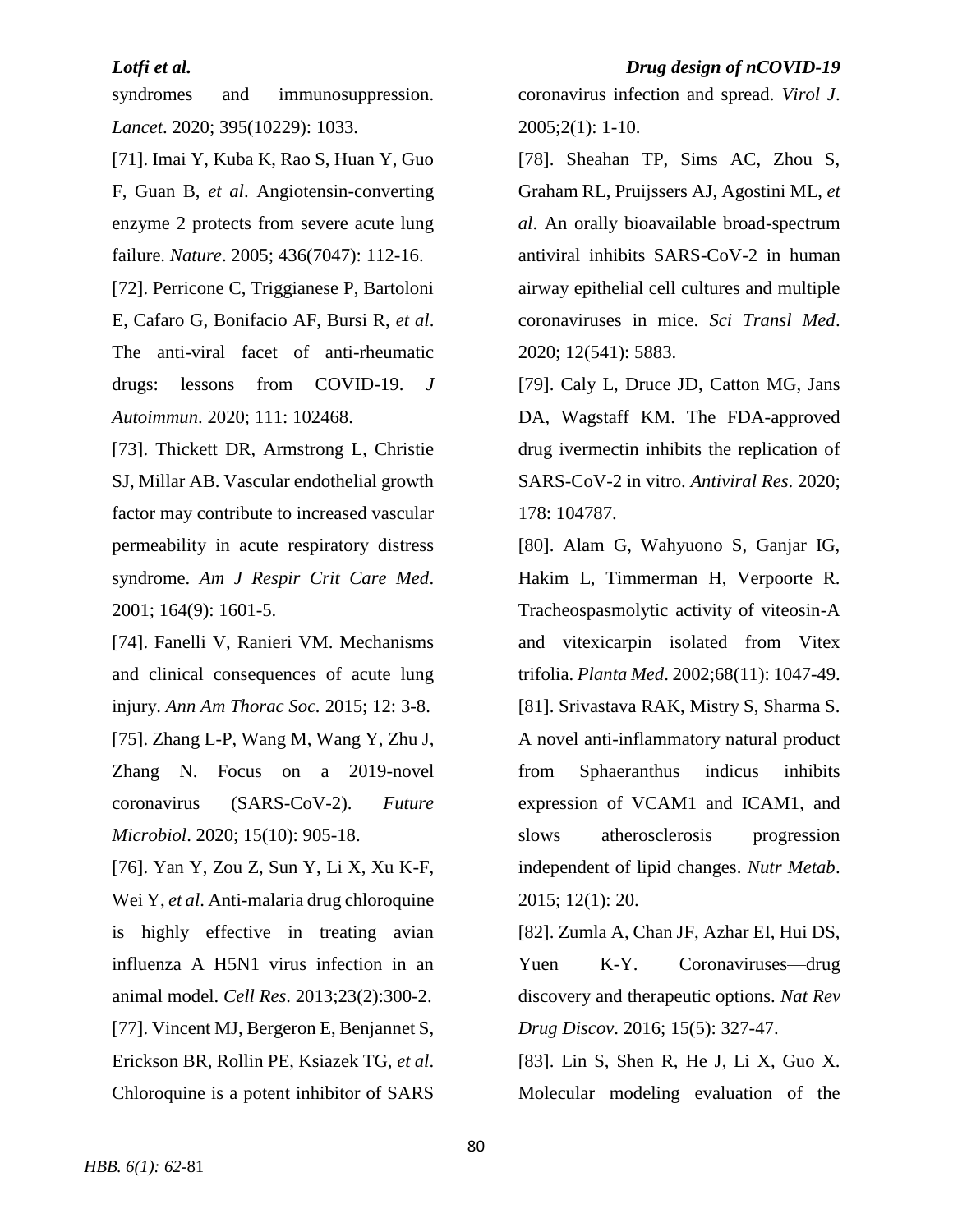binding effect of ritonavir, lopinavir and darunavir to severe acute respiratory syndrome coronavirus 2 proteases. *BioRxiv*. 2020.

<span id="page-19-0"></span>[84]. Wang M, Cao R, Zhang L, Yang X, Liu J, Xu M, *et al*. Remdesivir and chloroquine effectively inhibit the recently emerged novel coronavirus (2019-nCoV) *in vitro*. *Cell Res*. 2020; 30(3): 269-71.

<span id="page-19-1"></span>[85]. Sheahan TP, Sims AC, Leist SR, Schäfer A, Won J, Brown AJ, *et al*. Comparative therapeutic efficacy of remdesivir and combination lopinavir, ritonavir, and interferon beta against MERS-CoV. *Nat Commun*. 2020; 11(1): 1- 14.

<span id="page-19-2"></span>[86]. Wenzel RP, Edmond MB. Managing SARS amidst uncertainty. *N Engl J Med*. 2003; 348(20): 1947-48.

[87]. Jones B, Ma E, Peiris J, Wong P, Ho J, Lam B, *et al*. Prolonged disturbances of in vitro cytokine production in patients with severe acute respiratory syndrome (SARS) treated with ribavirin and steroids. *Clin Exp Immunol*. 2004; 135(3): 467-73.

[88]. Ng EK, Ng P-C, Hon KE, Cheng WF, Hung EC, Chan KA, *et al*. Serial analysis of the plasma concentration of SARS coronavirus RNA in pediatric patients with severe acute respiratory syndrome. *Clin Chem*. 2003; 49(12): 2085-88.

### *Lotfi et al. Drug design of nCOVID-19*

<span id="page-19-3"></span>[89]. Khamitov R, Loginova S, Shchukina V, Borisevich S, Maksimov V, Shuster A. Antiviral activity of arbidol and its derivatives against the pathogen of severe acute respiratory syndrome in the cell cultures. *Vopr Virusol*. 2008; 53(4): 9-13.

<span id="page-19-4"></span>[90]. Kabir MT, Uddin MS, Hossain MF, Abdulhakim JA, Alam MA, Ashraf GM, *et al*. nCOVID-19 pandemic: from molecular pathogenesis to potential investigational therapeutics. *Front Cell Dev Biol*. 2020; 8: 616.

<span id="page-19-5"></span>[91]. Baron SA, Devaux C, Colson P, Raoult D, Rolain J-M. Teicoplanin: an alternative drug for the treatment of coronavirus COVID-19. *Int J Antimicrob Agents*. 2020; 55(4): 105944.

<span id="page-19-6"></span>[92]. Rossignol J-F. Nitazoxanide, a new drug candidate for the treatment of Middle East respiratory syndrome coronavirus. *J Infect Public Health*. 2016; 9(3): 227-30.

<span id="page-19-7"></span>[93]. Glinsky G. Tripartite combination of potential pandemic mitigation agents: Vitamin D, Quercetin, and Estradiol manifest properties of candidate medicinal agents for mitigation of the severity of pandemic COVID-19 defined by genomics-guided tracing of SARS-CoV-2 targets in human cells. *Biomedicines*. 2020; 8(5): 129.

<span id="page-19-8"></span>[94]. Barlow A, Landolf KM, Barlow B, Yeung SYA, Heavner JJ, Claassen CW, *et*